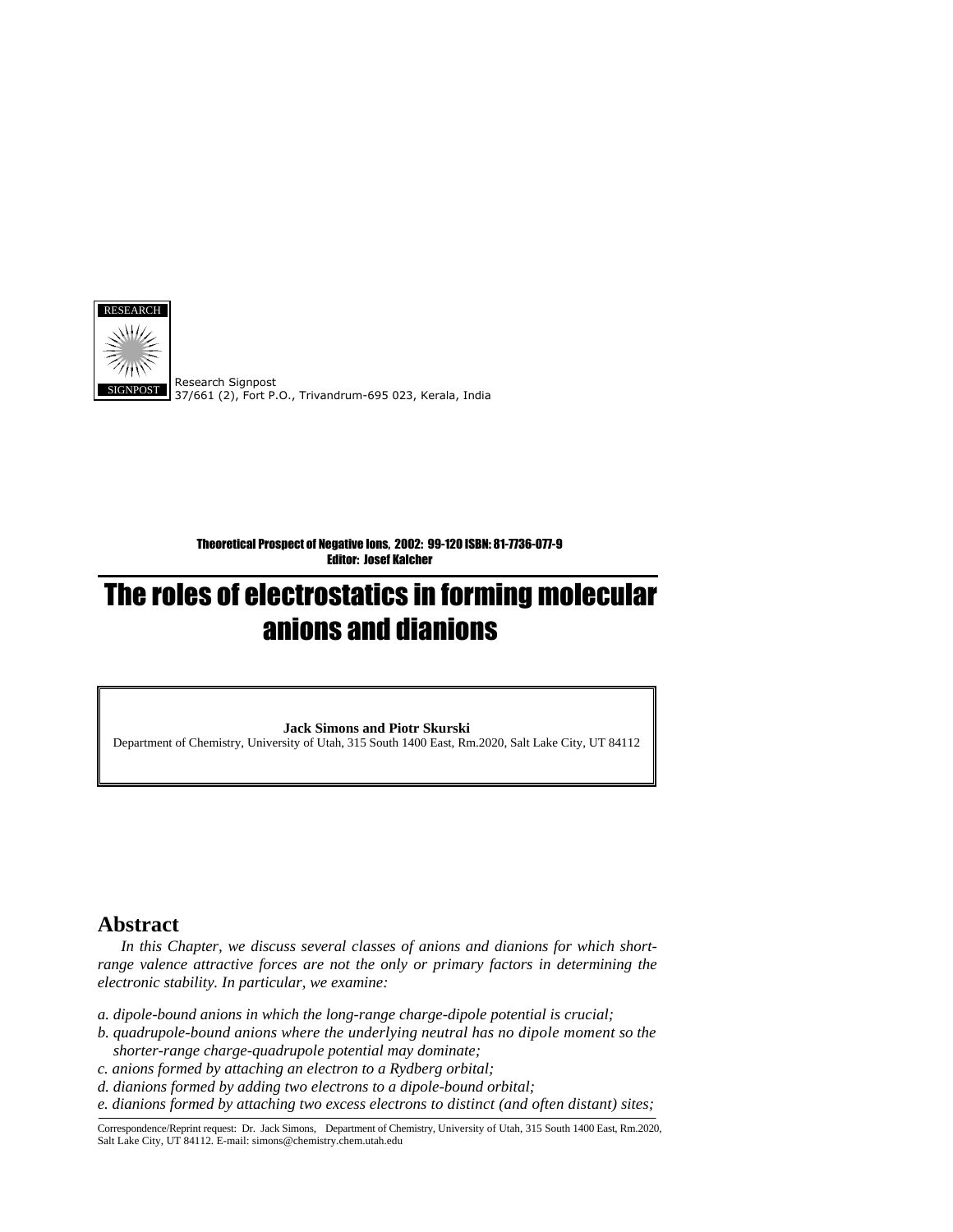### *and finally,*

*f. dianions formed by attaching two electrons to quite proximate sites.* 

 *In addition to examining these classes of anions, we also discuss physical models (e.g., the point dipole and fixed finite dipole models and the role of Coulomb repulsions) that are useful in understanding their behavior.* 

# **Introduction**

 If a molecule possesses a vacant or half-filled valence orbital, it may be able to bind an ''extra'' electron within this orbital to form a stable (with respect to electron detachment) anion. An anion formed in this manner is termed a valence-bound anion. Examples include CN<sup>-</sup> in which the extra electron occupies a non-bonding  $\sigma$  orbital; O<sub>2</sub><sup>-</sup> where the electron resides in an anti-bonding  $\pi^*$  orbital; ArF with the electron in a 2p orbital of F-van der Waals bound to Ar,;  $H_3C-COO^-$  with the electron in a delocalized  $\pi$  orbital of the carboxylate group, and countless others. Such anions are not a primary subject of this Chapter; instead, we focus attention on:

a. anions formed when an electron is bound in a manner that does not involve placing the electron into a valence-type orbital, and

b. dianions that may involve electrons attached to valence or non-valence orbitals.

In all of the species we discuss, the interaction of the excess electron(s) with various electrostatic moments of the underlying molecule plays a central role in determining the strength of the electron binding.

 This Chapter is not intended to offer a thorough review of the topics it covers; rather, it is intended to survey a wide range of anions and dianions and to provide connections to other Chapters in this book. There are several recent reviews that one can consult to learn more about negative molecular ions in general as well as about several of the classes of anions treated here. These include reviews on gas-phase anions by Kalcher and Sax [1] and by Kalcher [2], on ab initio treatment of anions by Simons and Jordan [3], on anions of polar molecules by Jordan [4], on dipole-bound anions by Gutowski and Skurski [5], on multiply charged anions by Compton [6] and by Scheller, Compton, and Cederbaum [7], and on Double-Rydberg anions by Simons and Gutowski [8].

# **I. One electron attached to a molecule**

 In the present Section, we will treat species that arise when one "excess" electron is attached to a non-valence orbital, and, in Section II, we deal with species in which two or more such electrons are attached. In the latter cases, the mutual Coulomb repulsion among the negative charges generates additional complexities in both the experimental and theoretical treatments. Let us now move on to examine the singly charged anion cases.

### **A. Binding to polar molecules**

 If a molecule has no empty or half-filled valence orbitals available to bind an electron, then how else might the electron be attracted and bound to the molecule? The answer lies in considering the types of potentials an electron experiences as it approaches a neutral molecule (i.e., in examining the long-range interactions operative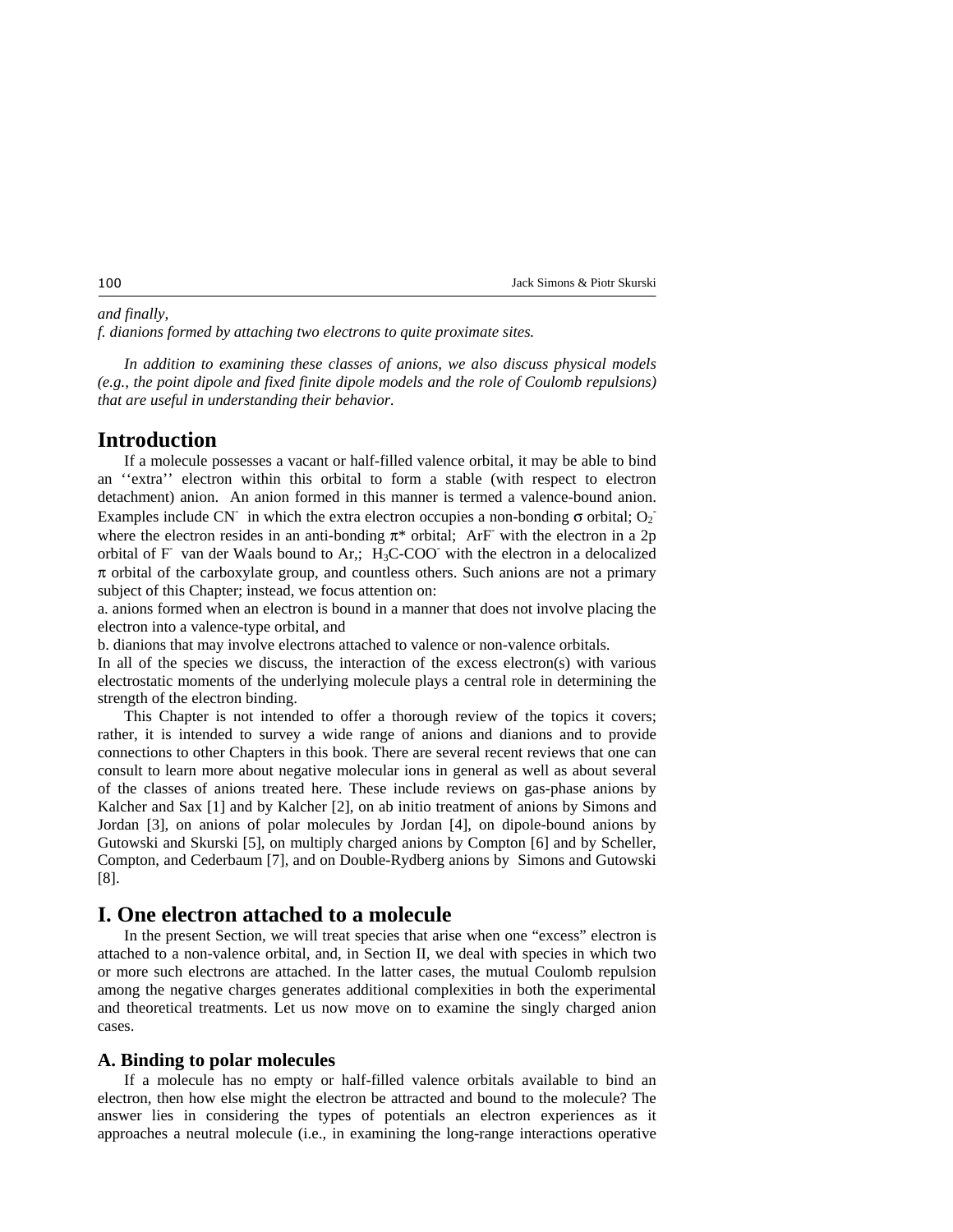between an electron and a neutral molecule). Because the molecule is neutral, there exists no long-range Coulomb potential (of the form  $-qe^2/r$ ). The potential that has the longest range (i.e., the smallest inverse power of the distance r between the electron and the molecule) is the charge-dipole potential

$$
V_{\text{dipole}} = -\mu \cdot re/r^3 = -\mu e/r^2 \cos\theta.
$$

Here,  $\mu$  is the dipole moment of the molecule and  $\theta$  is the angle between the dipole vector  $\mu$  and the electron's position vector **r**. Of course, there are other potentials whose dependence on r is different. For example, the charge-induced-dipole potential is

$$
V_{\text{molariz}} = -\alpha \bullet \text{err} e^2/2r
$$

where  $\alpha$  is the polarizability tensor of the molecule and again **r** is the position vector of the attached electron, and the charge-quadrupole potential has the form

$$
V_{quad} = -e \; \mathbf{Q} \bullet \bullet (3\mathbf{r} \mathbf{r} - r^2 \mathbf{1})/3r^5
$$

where  $\bf{O}$  is the quadrupole tensor of the molecule and **1** is the unit tensor. Of course the  $\bullet$ symbol implies the dot product between vectors or tensors.

For any molecule with a non-vanishing dipole moment  $\mu$ , it is the charge-dipole potential that must be treated first when considering weakly bound electrons because this potential has the longest range. If  $\mu = 0$ , one must consider the effects of the chargequadrupole potential, and, if Q vanishes, one has to look at even shorter-range potentials as possible electron binding sources.

#### **1. The point and fixed finite dipole models**

 Over fifty years ago, Fermi and Teller [9] and Wightman [10] carried out analyses of the Schrödinger equation

$$
(-h^2/2m_e \nabla^2 - \mu e \cos\theta/r^2) \psi = E \psi
$$

describing the motion of a single electron of mass  $m<sub>e</sub>$  in the presence of a purely attractive charge-dipole potential. This is commonly called the point dipole (PD) model because it contains no compensating repulsive potential at small r. The above authors showed that if the magnitude of the dipole moment  $\mu$  exceeded 1.625 Debyes (or 0.6393 ea<sub>0</sub>, where a<sub>0</sub> is the Bohr radius 0.529 Å and e is the charge of the electron), the potential is strong enough to support bound states of  $\sigma$  symmetry (i.e., having exp(i $\lambda \phi$ ) azimuthal angle dependence with  $\lambda = 0$ . On the other hand, if  $\mu < 1.625$  D, no  $\sigma$  bound states can exist. Even higher critical dipole moments were found to be required to bind  $\pi$  and higher- $\lambda$  states (e.g., 9.6375 D for  $\pi$  states and 24.218 D for  $\delta$  states).

 Later, Crawford [11] and Dalgarno [12] and Byers-Brown and Roberts [13] among others considered both the point dipole and the fixed finite dipole (FFD) model for one electron moving in the presence of a pure dipole potential. The former model was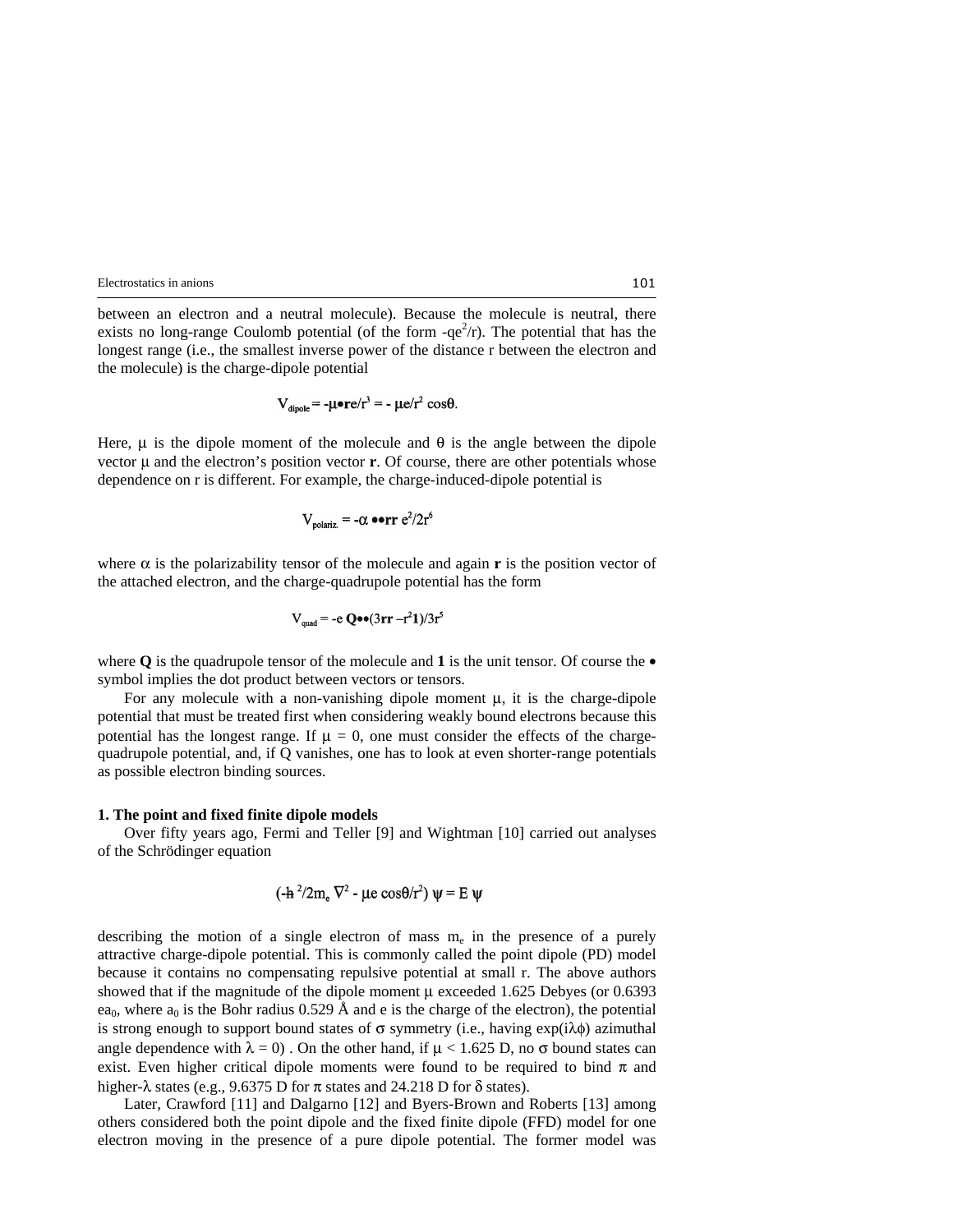discussed above; the latter considers two charges q and -q separated by a distance R to define a dipole moment of magnitude  $\mu = qR$  as shown in Fig. 1.

The Schrödinger equation for an electron moving under attraction to the center (A) of charge q and repulsion from center B of charge −q

$$
(\mathbf{-h}^2/2m_e \nabla^2 + e q [-1/r_A + 1/r_B]) \psi = E \psi
$$

can be rewritten in confocal eliptical coordinates

$$
\rho = (r_{A} + r_{B})/R ,
$$

$$
v = (r_{A} - r_{B})/R
$$

and the azimuthal angle  $\phi$ . Doing so is appropriate because of the  $\phi$ -independence of the potential and yields

$$
{\partial/\partial \rho[\rho^2-1]\partial/\partial \rho + \partial/\partial v} \{1-v^2\} \partial/\partial v + [1/(\rho^2-1) + 1/(1-v^2)] \partial^2/\partial \phi^2 - (\epsilon \rho^2 - \epsilon v^2 + \beta v) \} \psi = E \psi.
$$

Here  $\varepsilon = -m_e R^2 E/2 + h^2$ , and  $\beta = 2m_e R q e/4h^2$  are variables that contain the energy E and the dipole moment Rq, respectively. The dependence of  $\psi$  on  $\rho$  and  $\nu$  can be separated using  $\psi = u(\rho) n(v) \exp(i\lambda \phi)$ . Doing so produces separate equations for the u and v functions:

$$
\frac{\partial}{\partial p}[\rho^2-1]\frac{\partial u}{\partial p} - \varepsilon \rho^2 u - u\lambda^2/(\rho^2-1) + Bu = 0
$$
  

$$
\frac{\partial}{\partial v} \{1-v^2\}\frac{\partial u}{\partial v} + (\varepsilon v^2 - \beta v)n + n\lambda^2/(1-v^2) - Bv = 0,
$$

where B is the separation constant arising when the two-dimensional differential equation is reduced to two one-dimensional equations.

It is important to notice that the variable  $\varepsilon$  depends on both the energy E and the dipole's "length" variable R. In contrast, the variable β is independent of E and depends only on the dipole's magnitude  $\mu = q R$  (i.e., only on the product of q and R). Byers-Brown and Roberts noted that these dependences of ε and β allow one to conclude that requiring solutions u and n to exist having vanishingly small positive ε would place demands on the magnitude of  $\beta$  and thus only on the magnitude of  $\mu$ , not of R and q separately. In other words, for the FFD model, the conditions for critical electron binding were shown to depend not on R and q separately, but only on their product q  $R = \mu$ .

 Moreover, as discussed in the review by Turner [14], several groups found that the value of  $\mu$  for which the FFD model barely binds an electron in a  $\sigma$  state is exactly the



**Figure 1.** Parameters of the Fixed Finite

Dipole Model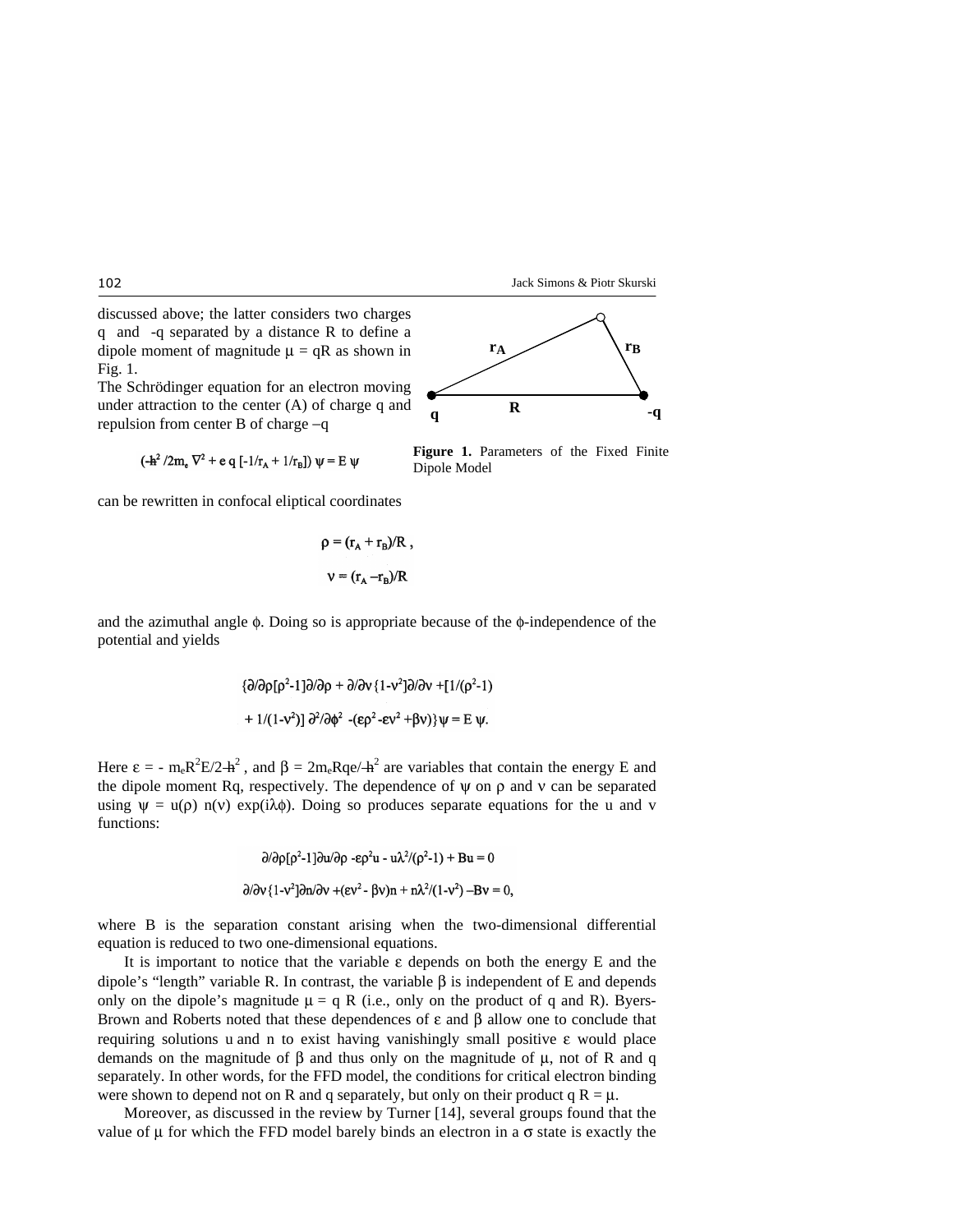same 1.625 D as for the PD model. The critical moments for binding  $\pi$  and  $\delta$  states in the FFD model are also the same as in the PD model. The main difference between the predictions of the two models lies in the binding energies they predict for  $\mu > 1.625$  D. For  $\mu$  greater than the critical values, the PD model gives infinite binding energy whereas the FFD model gives finite binding (more on the FFD binding energies will be offered later).

Furthermore, it was shown that, even if one adds to the PD or FFD potential any short-range (decaying more rapidly than  $1/r^2$ ) repulsive potential, exactly the same minimum values of  $\mu$  are needed to critically bind an electron, but the binding predicted in the PD case is no longer infinite.

 What do these results have to do with binding electrons to real molecules that contain other electrons and that might be rotating or vibrating? The answer is that, although the PD and FFD models suggest the existence of a critical dipole moment above which electron binding will occur, the quantitative predictions of these models do not fit real molecules very well. As noted above, the PD model predicts that once  $\mu$ exceeds 1.625 D, an electron will bind in a  $\sigma$  state and the binding energy of this electron will be infinite! Clearly this prediction is incorrect since an infinite binding is unphysical and because one expects the binding energy to depend on the magnitude of the dipole.

For  $\mu > 1.625$  D, the FFD model predicts finite binding, but the binding energies it suggests tend to be considerably larger than for real molecules having the same dipole moment. Moreover, an experimental chemist wants to know how large  $\mu$  must be before significant electron binding (i.e., large enough to render the anion stable enough to be examined and to be within the range of experimental resolution) will occur, but neither model can do this very accurately.

For example, Turner shows [14] that for  $\mu = 1.696$  D, the FFD model predicts a binding energy of  $10^{-18}$  eV. However, to achieve a binding energy of 1 cm<sup>-1</sup> (about as small as could be experimentally probed) with a charge  $q = 1$ , this model suggests [15] one needs  $\mu > 2$  D. It is the latter value that is of more experimental relevance.

 Another example of the limitation of the models is provided by KH- at its equilibrium bond length  $(2.38 \text{ Å})$  where its dipole moment is 9.465 D. It turns out that LiH<sup>-</sup> stretched to R = 3.2 Å has the same dipole moment,  $\mu$  = 9.465 D. Because these species have the same  $\mu$  values, the FFD model would suggest they have binding energies whose ratio is the square of the inverse ratio of their bond lengths:  $E_2/E_1 =$  $(R_1/R_2)^2$ . This relationship follows because the  $\varepsilon$  parameter of this model is proportional to ER<sup>2</sup>, and it is  $\varepsilon$  that is uniquely determined by  $\mu$ . The ratio of these two anions' binding energies is 0.35 eV/0.90 eV = 0.39, but the ratio of bond lengths squared is  $(2.38/3.2)^2 = 0.55$ . So, again, we see that the quantitative predictions of the FFD model are not very good.

 What is wrong with these models that limits their applicability to realistic molecular systems? Jordan and Luken [16] examined a generalization of the fixed finite dipole model in which one center has charge Z+q and the other center has charge -q, and the former center is surrounded by an electron distribution containing Z electrons. This electron distribution's influence on the "extra" electron was approximated in terms of Coulomb and exchange potentials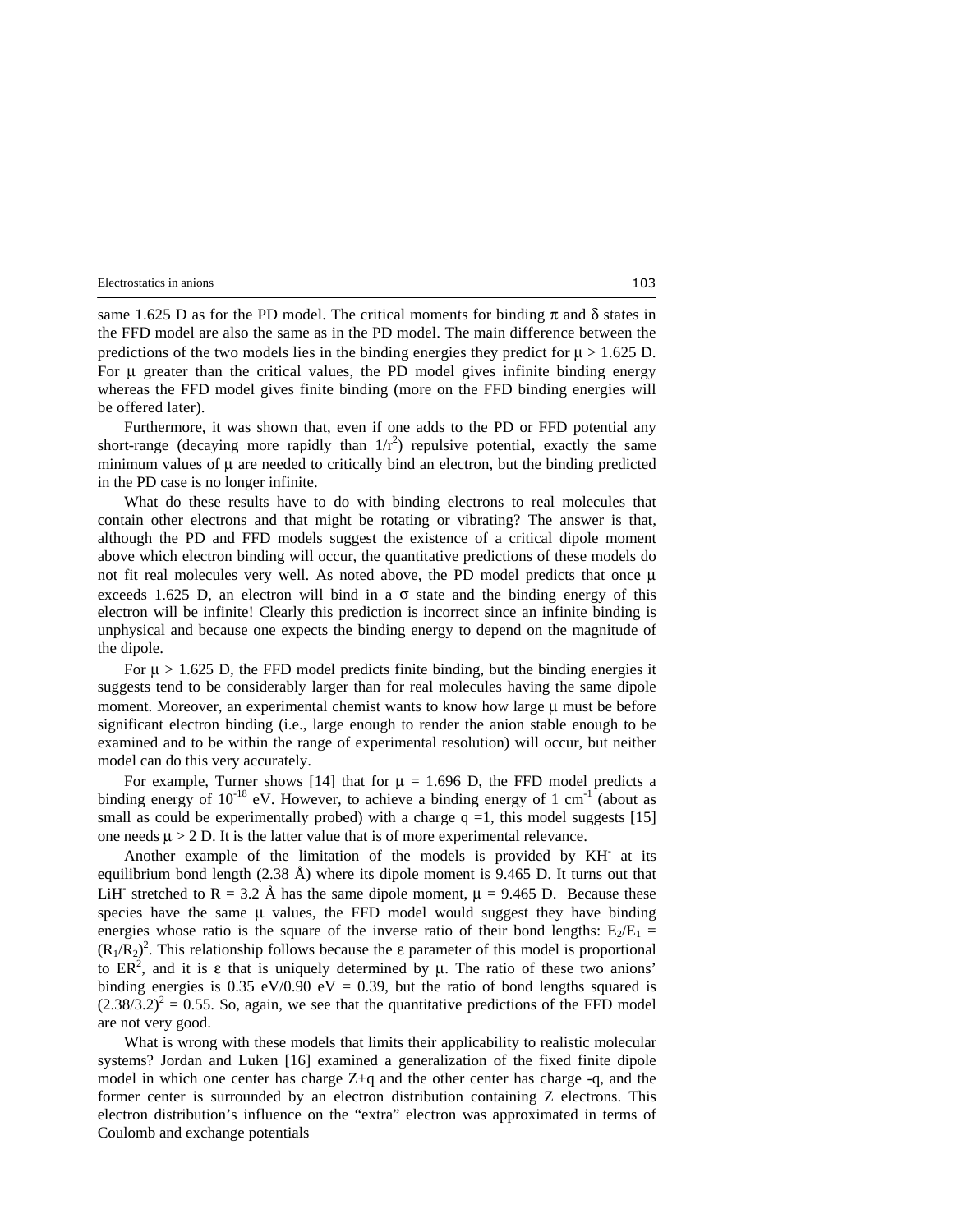$$
V_{\text{core}} = \Sigma_{p=1,Z} (J_p - K_p).
$$

These potentials, in turn, were expressed in terms of orbitals  $\{\phi_i \, j = 1, Z\}$  obtained by solving the Hartree-Fock (HF) equations for the Z electrons in the presence of the two centers of charge Z+q and -q. Results showed that this modified FFD model could produce electron binding energies more accurately than could the original model. This therefore suggests that the primary deficiencies of the simple PD and FFD models are:

- a. that they ignore Coulomb and exchange repulsion produced by inner-shell electrons;
- b. that they ignore orthogonality of the "extra" electron's orbital to those of the other electrons in the molecule (this causes the extra electron's orbital to not have the proper nodal structure);
- c. that they ignore the indistinguishability of the electrons and thus the antisymmetry of the many-electron wave function within which the "extra" electron resides.

 So, does this mean that the critical dipole moment suggested by the PD and FFD models is wrong? Not really! It is true that any non-rotating molecule with  $\mu > 1.625$  D and any number of inner-shell electrons (i.e., any short-range repulsion) will bind an electron. However, the binding energy may be so small as to be experimentally irrelevant and certainly will depend on the nature of the inner-shell repulsions. In contrast, the modified FFD model discussed immediately above gives more useful approximations to the binding energies of real molecules. More recently, the kind of ideas introduced by Jordan and Luken have been extended and a new model [17] developed in which dipole, quadrupole, and polarization attractions as well as valence repulsions are included.

#### **2. Binding to real molecules**

 There have been many theoretical and experimental studies of electrons bound to polar molecules in which the binding is ascribed primarily to the charge-dipole attractive potential. Recent reviews [18, 19] offer excellent insight into the current state of affairs of the theoretical studies most of which have been carried out in the laboratories of Drs. Jordan [16,18,20-24], Adamowicz [25-42], Chipman [43], Bartlett [44-46], Gutowski [5,18,23,24,47-55], Desfrançois [56,57], and the two authors [5,18,20,23,24,47- 55,58,59]. Much of the early experimental work on dipole-bound anions was produced in the Brauman [60-68], Lineberger [68-75], Desfrançois [76-89], Compton [83,90,91] and Bowen [92-96] laboratories. More recently, the Johnson group [97-107] has also generated a substantial body of data on such anions, and many other experimental and theoretical groups are joining these exciting studies.

 In nearly all of these studies, there is good reason to believe that the binding is due primarily to the dipole potential but, in no case can it be shown that the resultant anions are purely dipole-bound. Let us illustrate by examining a few anions that have been termed dipole-bound. The H3C-CN molecule has a dipole moment of 4.34 D and has been shown to form an anion with an electron binding energy of 108 cm<sup>-1</sup>. Calculations show that the excess electron occupies an orbital localized on the positive end of this dipole within the  $H_3C$ - group's "pocket" and rather distant from the underlying molecule's valence orbitals as shown below in Fig. 2.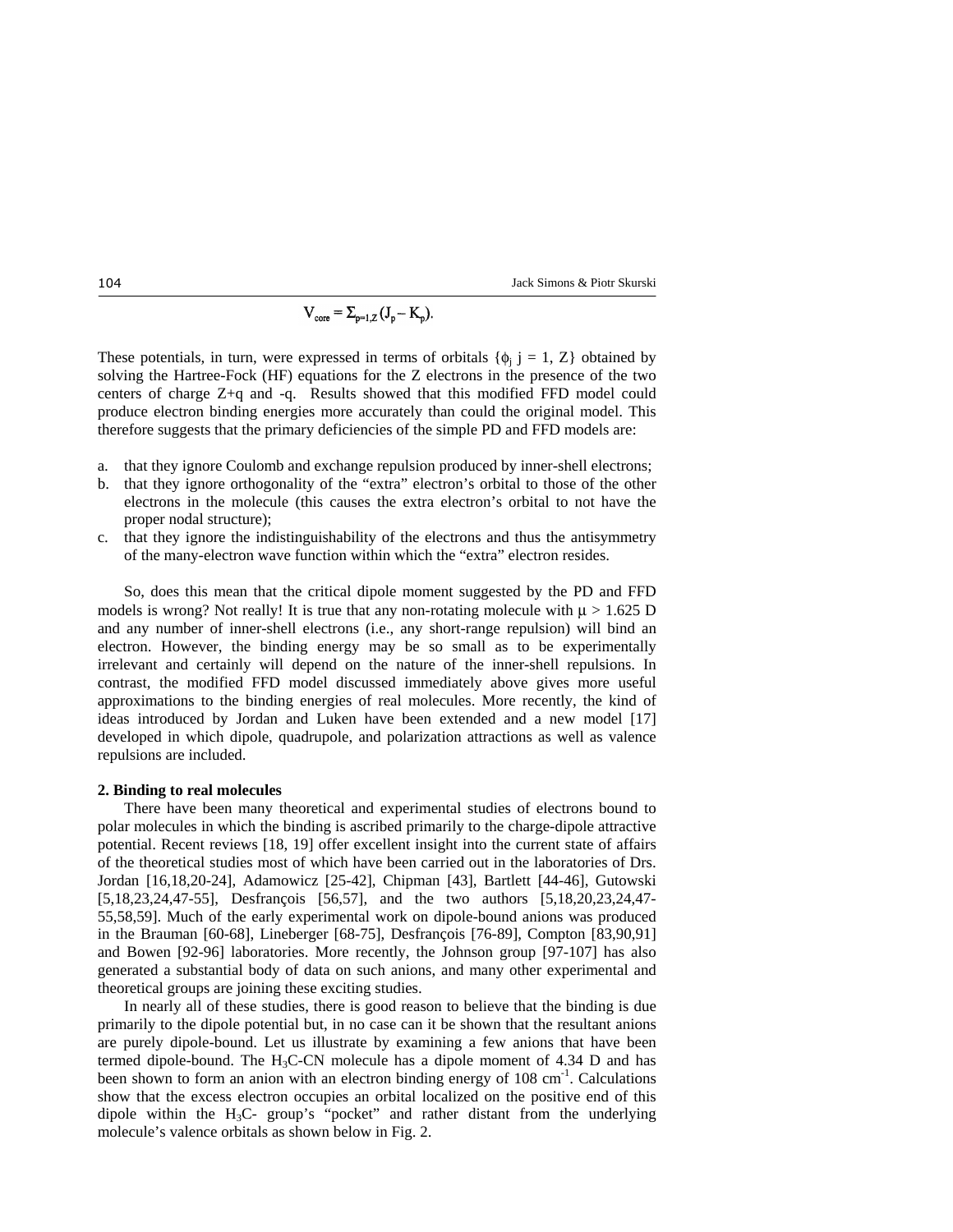

Figure 2. Orbital in which the excess electron resides in  $H_3C-CN$ .

Clearly,  $CH<sub>3</sub>CN$  has no vacant or halffilled valence orbitals that could attach the excess electron (its CN  $\pi^*$  orbital is very high in energy), so it is quite appropriate to call its anion dipole-bound. However, not all molecules having this dipole moment bind an electron to the same extent; for example, H2CCC also has a dipole moment of 4.34 D but binds by 173  $\text{cm}^{-1}$  [102]. So, the binding energy is determined not only by  $\mu$  but also by the nature of the molecule's other occupied orbitals as reflected in their Coulomb and exchange potentials. Moreover, when one examines the contributions to the electron

binding energy of the H<sub>3</sub>C-CN<sup>-</sup> anion, one finds that the electron-dipole attraction (plus other charge-multipole interactions) combined with the Coulomb and exchange interactions do not reproduce the full electron binding energy. In fact, 57 cm<sup>-1</sup> or 53 % of the binding arises from the dispersion interaction [23] between the excess electron and the other electrons. Such dispersion contributions have been found to be substantial in many dipole-bound anions. Hence, it is not entirely correct to think of these species as being entirely dipole-bound although the charge-dipole potential is the effect that attracts the excess electron at the longest range.

Let's consider another example- that of acetaldehyde enolate [68]  $H-COCH_2$  which has a valence-bound ground state and a dipole-bound excited state. In the ground valence-bound state, the excess electron occupies a delocalized orbital of  $\pi$ symmetry that ranges over the Oxygen and the two Carbon centers. In the excited state, an electron is promoted from this  $\pi$  orbital into an orbital that is bound primarily by the underlying radical's dipole potential. However, again the binding energy of this dipole-bound state is not entirely determined by the radical's dipole moment and the Coulomb and exchange repulsions of the other electrons. Dispersion interactions between the excess electron and the others are important, so again, the anion is not entirely dipole-bound. This example teaches another lesson- that even species such as the H2C-CHO radical that has a half-filled valence orbital can form dipole-bound states if their dipole moments are large enough. That is, the fact that a species forms a valence-bound anion does not preclude it from also forming a dipole-bound state.

 A more extreme example of the roles played by shorter-range potentials is offered when one considers anion states of alkali halides or alkali hydrides such as LiF- or NaH, or the alkaline earth analogs such as BeO or MgO. For example, in neutral LiF, the bonding at the equilibrium internuclear distance is very ionic. Hence, one can view the neutral as a closed-shell  $F$  anion sitting next to a closed-shell  $Li<sup>+</sup>$  cation. Undoubtedly, at very long range, the excess electron is attracted primarily by its dipole interaction with the Li<sup>+</sup>F. However, in regions of space closer to the Li and F centers, the excess electron experiences both the repulsive Coulomb and exchange interactions mentioned earlier as well as attractive interactions when it is near the  $Li<sup>+</sup>$  center, which has an empty 2s orbital. As a result, the excess electron feels the dipole potential at long range but a potential more like that experienced by a Li 2s electron polarized by a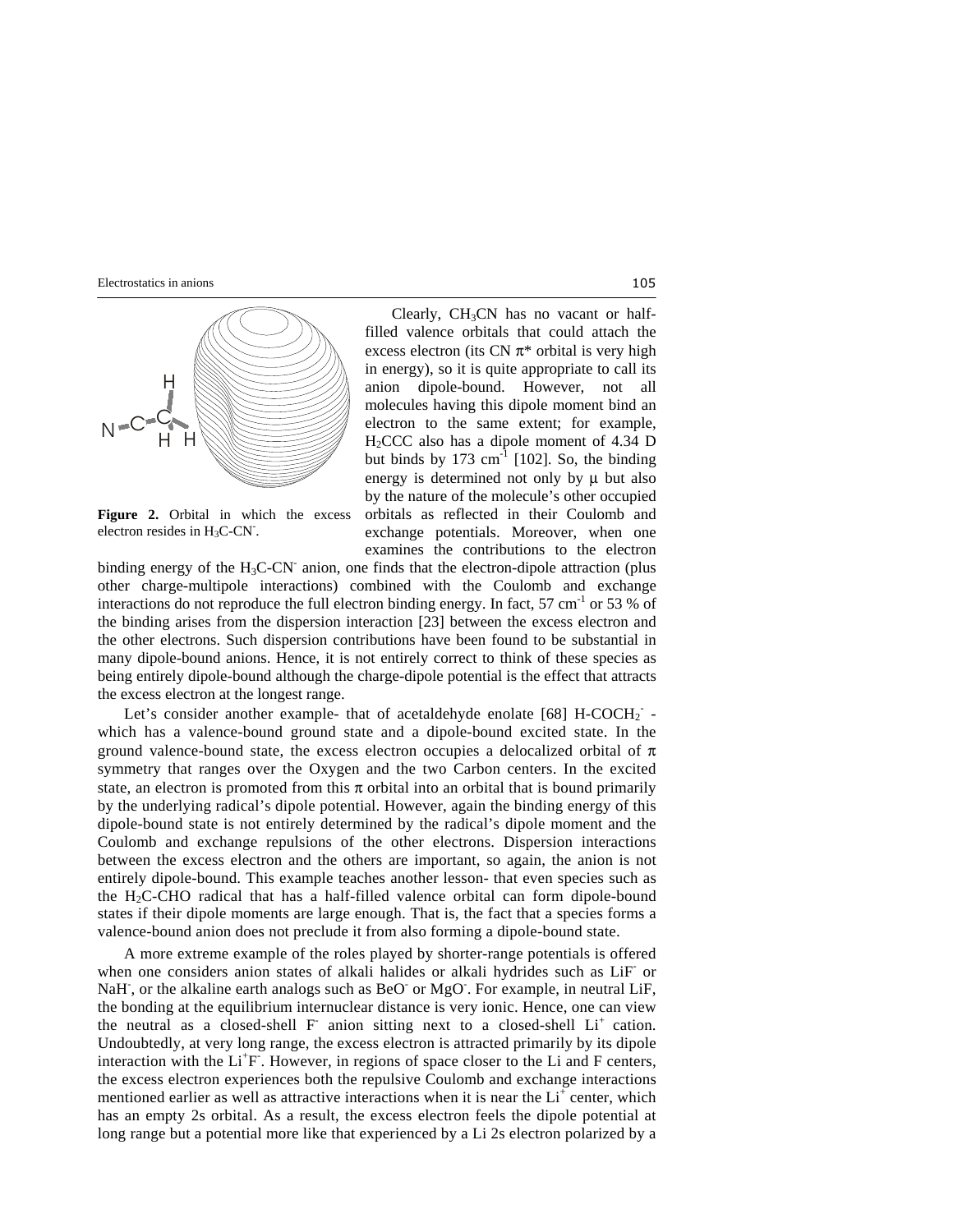nearby F charge. So, in such cases, shorter-range valence potentials combine with the long-range dipole potential to bind the excess electron.

In our opinion, calling an anion state "dipole-bound" reflects the fact that the state exists primarily due to the longe-range attractive -  $\mu$ e cos $\theta/r^2$  potential, which produces an orbital localized primarily on the positive side of the molecular dipole and outside the range of the valence orbitals.

# **3. Summary**

 The ''bottom line'' in terms of our understanding of binding an excess electron to polar molecules is that:

a. Dipole moments considerably in excess of the predictions of the PD and FFD models  $(1.625 \text{ D})$  are needed before binding exceeds a few cm<sup>-1</sup>. Experience shows that at least 2.5 D is necessary.

b. The FFD model overestimates binding energies, but, when Coulomb and exchange potentials of inner shell electrons are included, the model is reasonable but not reliably accurate.

c. Dispersion interaction of the excess electron with the remaining electrons is usually important to include if one wants accurate results.

d. Relaxation of the neutral's orbitals caused by attaching an excess electron is usually small. As a result, a Koopmans' theorem treatment of the excess electron using specially designed basis sets [103] followed by inclusion of the dispersion interactions [23, 104] between the excess electron and the others is often adequate.

e. When electron binding energies exceed the spacings between rotational levels of the molecule, it is safe [105] to neglect non-Born-Oppenheimer (non-BO) couplings that can induce electron ejection. Likewise, when the binding energy exceeds vibrational level spacings, it is usually safe to neglect vibrational non-BO couplings that can lead to electron loss.

f. Even species that form valence-bound anions may also form dipole-bound states if their dipole moments are large enough.

g. The range of molecules that have been determined to form dipole-bound states is large and growing. In addition to those mentioned above, such states are formed in clusters such as  $(H_2O)<sub>n</sub>$  and  $(HF)<sub>n</sub>$  [47, 48, 96,106] and in nucleic acid bases such as uracil [32] and thymine [33].

### **B. Binding an electron to quadrupolar molecules**

 This subject is dealt with in considerable detail in the Chapter by Prof. Compton, so the present coverage will be rather limited. Here, we will primarily deal with the theoretical differences between dipole and quadrupole binding and mention a few recent attempts to identify species that might be classified as quadrupole-bound.

#### **1. Is there a critical value for the quadrupole moment?**

 The interaction of an electron with a point quadrupole moment of magnitude Q is governed by the potential

$$
V(r,\theta,\phi) = -\text{Qe}(3\cos^2(\theta) - 1)/(3r^3).
$$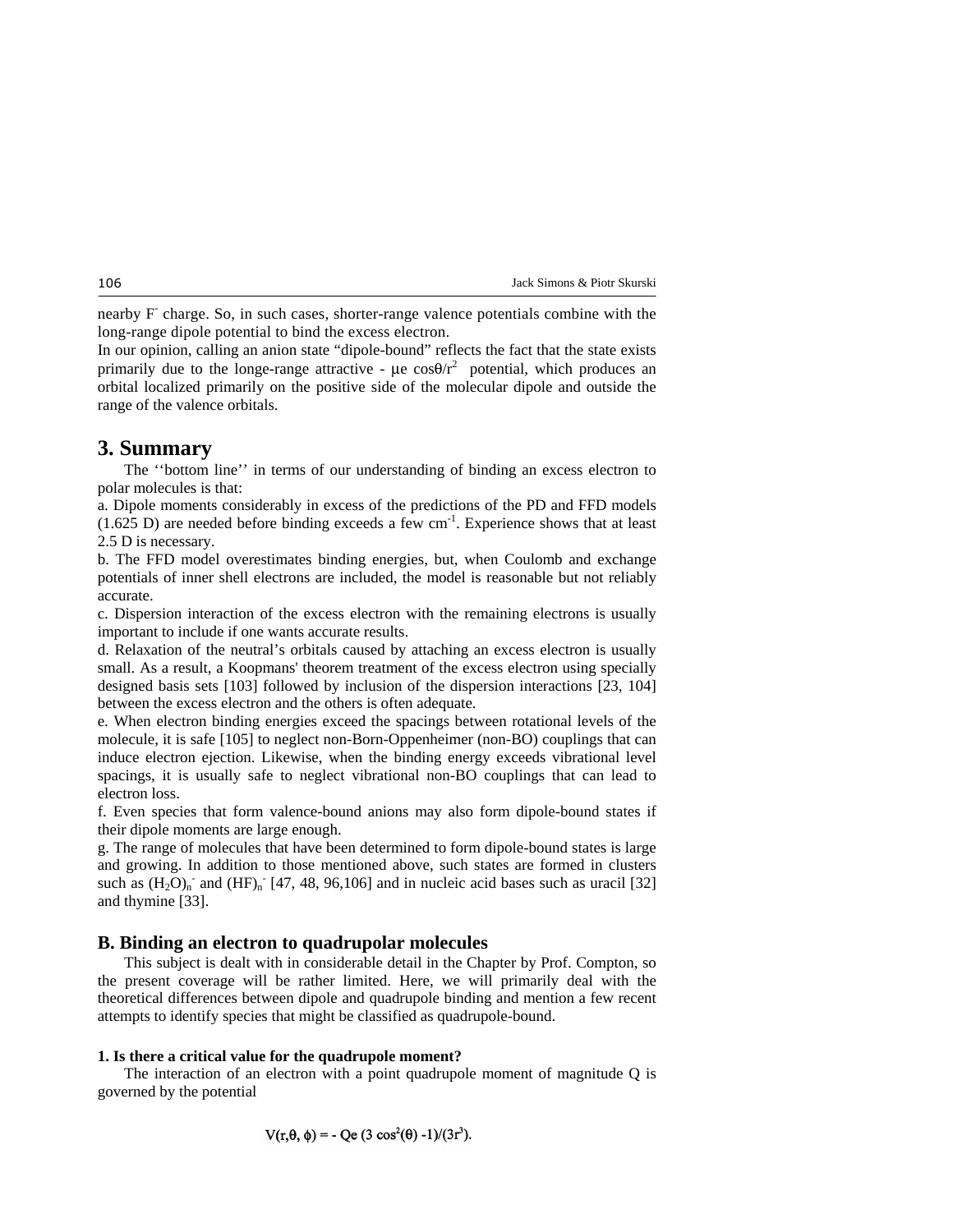The Schrödinger equation governing the motion of an electron in this potential is

$$
[-h^2/2m_e r^2 \partial/\partial r (r^2 \partial/\partial r) + L^2/2m_e r^2] \psi(r, \theta, \phi)
$$

$$
- Qe (3 \cos^2(\theta) - 1)/(3r^2) \psi = E \psi.
$$

The angular part of the quadrupole potential, which is proportional to the  $L = 2$  spherical harmonic, is a quantity that ranges from  $-1/3$  to  $+2/3$ . So, at all points in r,  $\theta$ ,  $\phi$  space, the potential - Qe  $(3 \cos^2(\theta) - 1)/(3r^3)$  is less negative than the isotropic potential

$$
V^0(r) = -Qe/r^3.
$$

Therefore, for any wave function  $\psi$  (r, $\theta$ ,  $\phi$ ), the expectation value of the spherical Hamiltonian

$$
H^0=T+V^0
$$

will lie below the expectation value of the original Hamiltonian  $H = T + V$ :

$$
\langle H^0 \rangle < \langle H \rangle.
$$

The main question is whether bound states of H exist and, if so, for what values of Q.

Landau and Lifschitz [107] demonstrated that, because of the attractive  $r<sup>-3</sup>$  form of the potential and independent of the magnitude of  $Q$ ,  $H^0$  has bound states of infinitely negative energy in which the electron is bound infinitessimally close to the origin. They speak of the electron "falling" into the origin of the potential. So, unlike the dipole case for which  $\mu$  has to exceed 1.625 D for bound states to exist, the quadrupole potential can support bound states for any  $Q > 0$ .

However, neither V nor  $V^0$  is a realistic representation of the electron-molecule interaction as r approaches zero; any real molecule has inner-shell electrons whose repulsions will more than offset the attractive V (or  $V^0$ ) at small r. Hence, it is of more relevance to consider whether H or  $H^0$  can support bound states but with V or  $V^0$  "cut off" at small r values by a repulsive potential chosen to represent the core and other valence electrons. In this work, we consider the simplest realistic cut off, an infinite "wall" at  $r = r_c$ . Specifically, we consider the L = 0 case of H<sup>0</sup> with the quadrupole V<sup>0</sup> applying for  $r > r_c$  and with  $V^0 = \infty$  for  $r < r_c$ . Introducing  $\psi = \Phi/r$  into the Schrödinger equation gives the following equation for Φ:

$$
-\mathbf{h}^2/2m_e \partial^2 \Phi / \partial r^2 - \mathbf{Q} e/r^3 \Phi = E \Phi.
$$

The function  $\Phi$  is normalized so that

$$
\int\limits_{r_c}^{\infty}\Phi^2 dr=1
$$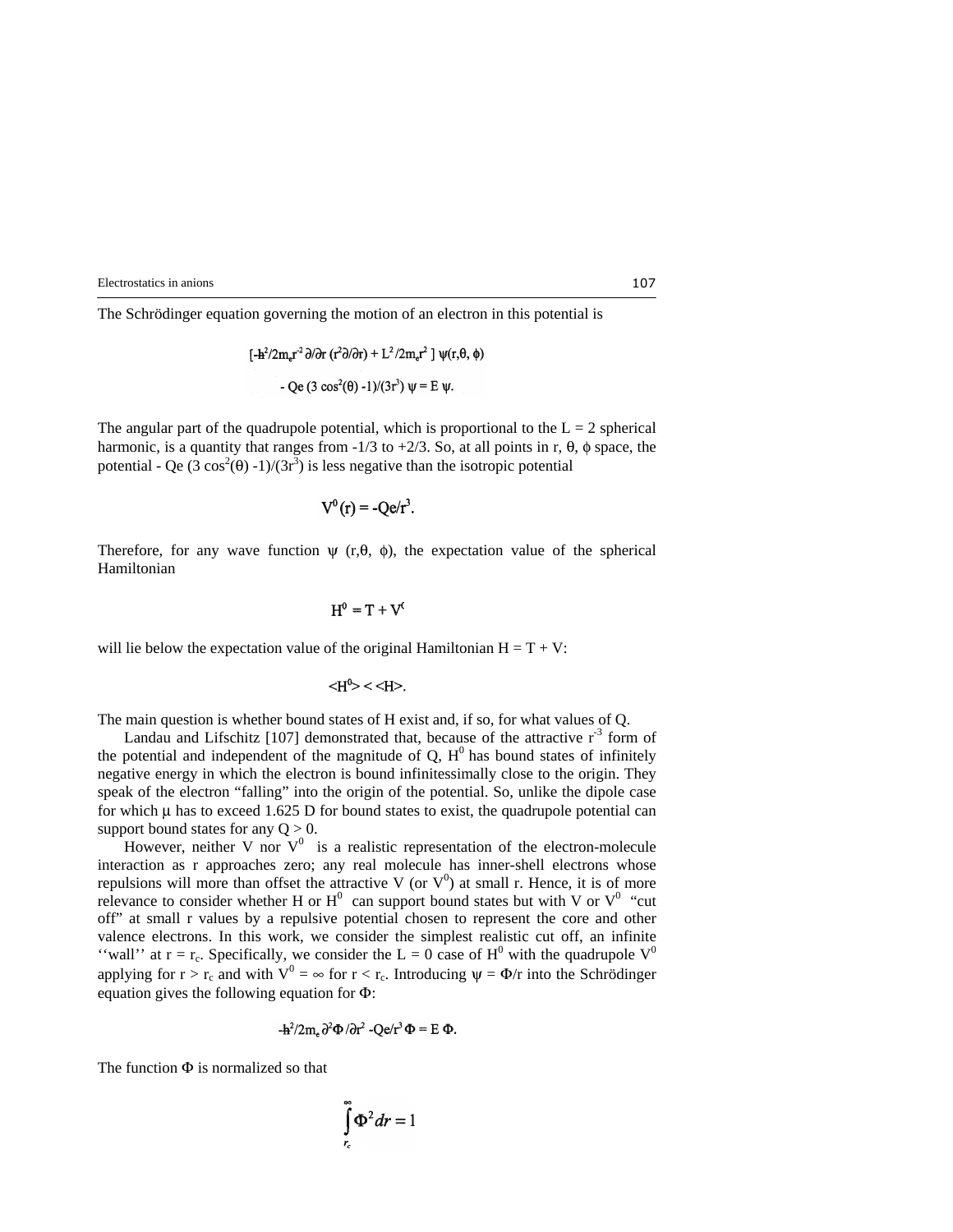and  $\Phi$  vanishes at  $r = r_c$ . Let us now try to determine whether this equation can have bound states.

Because the Hamiltonian  $H^0$  is bounded from below (since we cut  $V^0$  off at  $r_c$ ), we know that the lowest exact eigenvalue of  $H^0$  will

a. lie below the expectation value of the above Hamiltonian  $H^0$  taken for any trial function  $\Phi_{trial}$  and

b. lie above the minimum in the potential  $-Qe/r_c^3$ . We now choose the following trial function [108]

$$
\Phi_{\text{trial}} = \mathbf{C}(\mathbf{r} - \mathbf{r}_{\text{c}})^2 (\mathbf{r} - 3\mathbf{r}_{\text{c}})^2 \text{ for } \mathbf{r}_{\text{c}} < \mathbf{r} < 3\mathbf{r}_{\text{c}}
$$

and  $\Phi_{\text{trial}} = 0$  elsewhere, where C is the normalization constant. It can be shown that the expectation value of  $H^0$  for this  $\Phi_{trial}$  is equal to:

$$
\langle \Phi_{\text{trial}} | H^0 \rangle \Phi_{\text{trial}} \rangle = \{ h^2 / 2m_e (656/105) 1/r_c^2 \}
$$
  
-Qe I/r\_c<sup>3</sup> (315/256),

where I is the following positive integral:

$$
I = \int_{-1}^{1} \frac{(x-1)^4}{(x+2)^3} dx = \int_{1}^{3} \frac{(y-3)^4}{y^3} dy = -56 + 54 \ln 3 = 3.325
$$

Because the positive kinetic energy scales as  $r_c^{-2}$  and the negative potential energy as  $r_c^{-3}$ , it is clear that the total energy can be negative if Q is large enough or  $r_c$  is small enough.

 This analysis shows that a quadrupole potential of any strength (Q) can bind an electron if the repulsion due to inner shell electrons is weak enough. Conversely, a molecule of any "size" (i.e., having any number of inner-shell electrons) can bind if its quadrupole moment is sufficiently large. Thus, unlike the dipole case, there is no "critical value" for the quadrupole moment.

#### **2. Real molecules that quadrupole bind**

 As in the case of anions that one says are dipole-bound, it is impossible to find a species for which one can confidently say the excess electron is purely quadrupole bound. For example, the  $(BeO)_2$  anion considered by Jordan and Liebman [109] and more recently by Gutowski and Skurski [110] has been suggested to be a quadrupole bound anion. At its equilibrium geometry, the neutral  $(BeO)_2$  is a rhombus and has zero dipole moment but a quadrupole tensor with principal values of 36.4, 0.4, and -36.8 DÅ. In the ground state of the  $(BeO)_2$  anion, the excess electron is bound by more than 1 eV in an orbital that is shown below.



 If one were able to show that a quadrupole potential consistent with the above principal values, cut off by Coulomb and exchange **Figure 3.** Orbital interactions of the inner shell orbitals, would reproduce the above holding the excess orbital and the 1 eV binding energy, one would have a strong case electron in  $(BeO)_2$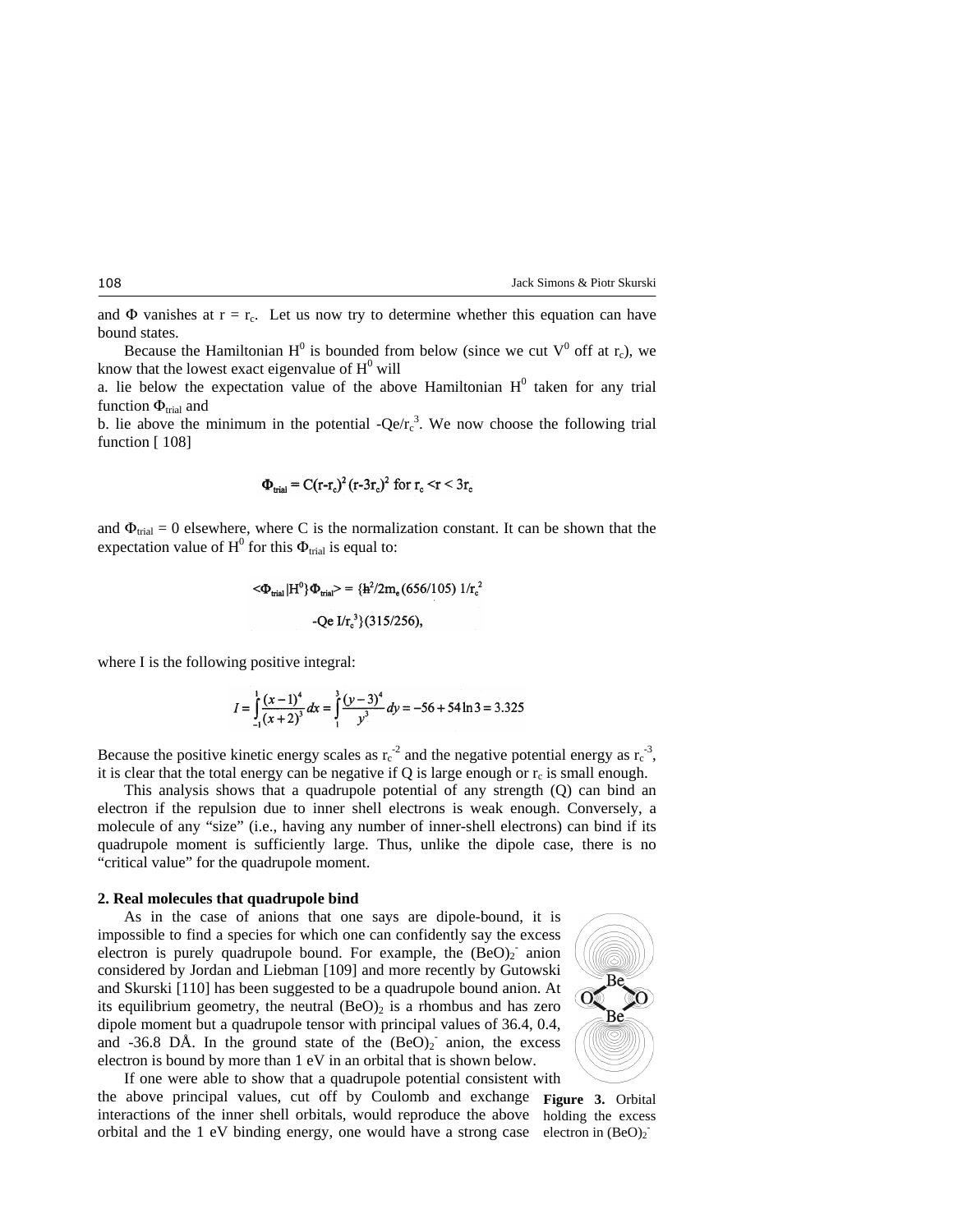for claiming a dominance of quadrupole binding. However, it is likely that a significant part of the 1 eV binding is due to valence-range attractions in the regions of the two  $Be^{+2}$  centers. So, although it is valid to categorize  $(BeO)_2$  as quadrupole bound because the longest range potential experienced by an excess electron is indeed the charge-quadrupole potential and the d-symmetry charge distribution of the excess electron is consistent with this  $L = 2$  potential, there are other potentials that contribute to the binding.

 Other molecules that have been suggested to form quadrupole-bound anions include:  $CS_2$  [111], the anti-conformer of succinonitrile (NC-CH<sub>2</sub>-CH<sub>2</sub>-CN) [57], and p-di-nitro-benzene [112]. However, as with  $(BeO)_2$ , it remains difficult to show in a convincing manner that the charge-quadrupole attraction is the dominant contributor to determining the binding energy. For these reasons, we prefer to use the terms dipolebound and quadrupole-bound to label the longest range potential that contributes to electron binding but to realize that other shorter-range potentials also often play significant roles in determining the total electron binding energy as well as the orbital containing the excess electron.

## **C. Binding to Rydberg and Zwitterionic sites**

 Molecules that contain closed-shell cationic sites such as protonated amines  $R-NH_3^+$  and protonated alcohols  $R\text{-}OH_2^+$  can bind an electron to form a Rydberg neutral species [113]. In such cases, the long-range Coulomb attraction of the cation site is the dominant contributor to binding, and the repulsions of the inner shell electrons provide the opposing forces. The net result is that the electron is bound to an orbital that is centered



**Figure 4.** Rydberg orbitals of NH4 and  $H_3N$ -C $H_3$ 

on the cation site but has most of its density outside the region where the cation's valence orbitals reside. Two examples of such Rydberg orbitals are shown above.

 The same Rydberg orbitals that are formed by the Coulomb attraction of the cation site and that attach one electron to form the neutral Rydberg species (e.g., by ca. 4 eV for  $NH<sub>4</sub>$  and  $H<sub>3</sub>C-NH<sub>3</sub>$ ) can attach another electron to form so-called [114] double Rydberg anions. In the ground states of these anions, the excess electron is typically bound by

only a few tenths of an eV (e.g., by 0.4 eV for NH4). Moreover, this electron undergoes very correlated motions with the other electron in the Rydberg orbital because the Coulomb repulsions between the two electrons are of the same magnitude as their attractions to the cation center. This means that any successful treatment of such species must allow for a correlated multiconfigurational treatment of at least the two electrons in the Rydberg orbital.

 Similar cation-site binding occurs in a class of anions formed when an excess electron is attached to the zwitterion tautomers  $H_3N^+$ -CHR-COO of from urea (left) and arginine (right).



**Figure 5.** Cation-site orbitals holding the excess electron in anions formed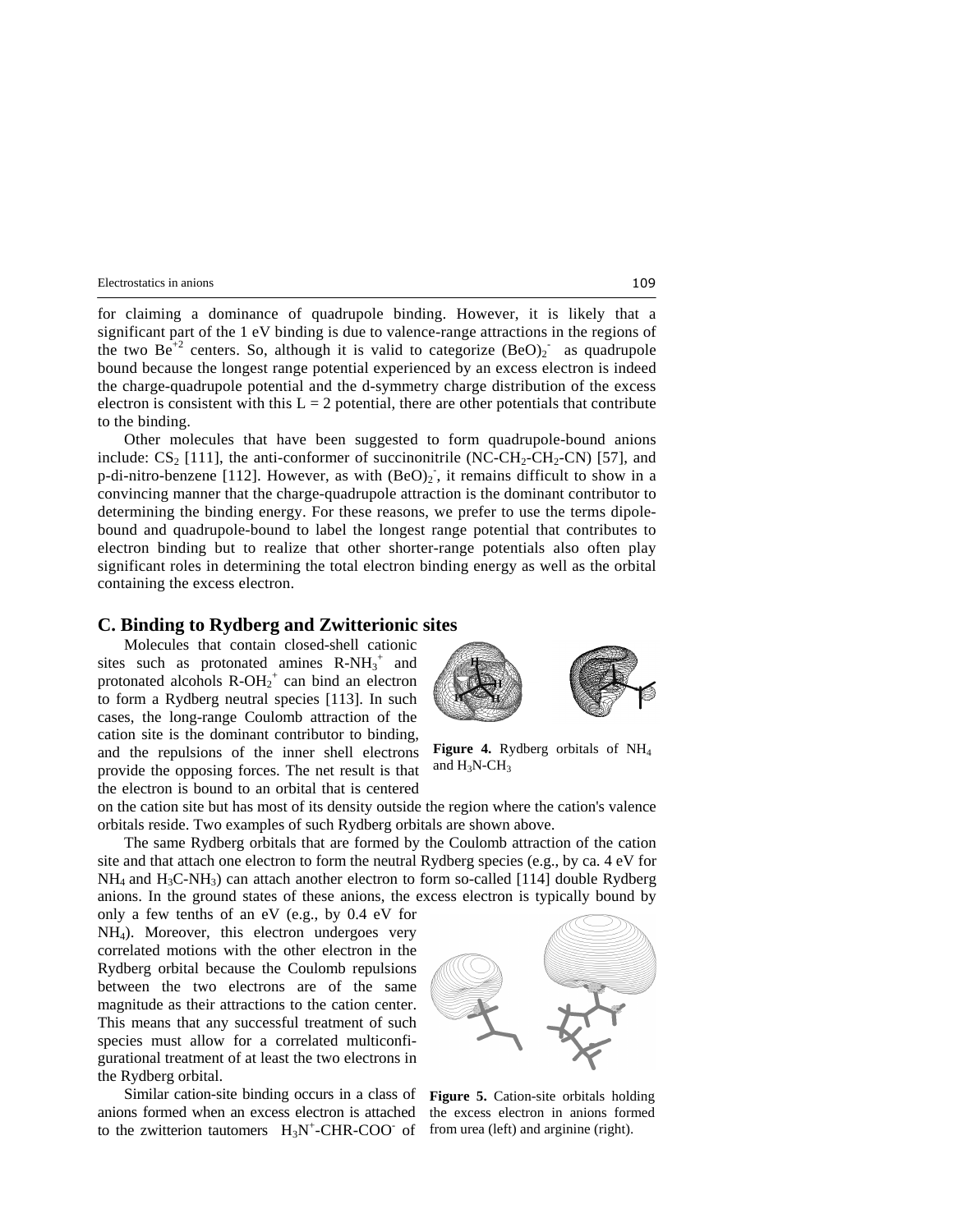molecules such as amino acids. Again, the electron occupies the orbital that is localized primarily on the cation site within the zwitterion neutral. For example, in arginine and urea, the cation-localized orbitals into which the excess electron is attached are as depicted above.

 In these zwitterion-derived anions, the binding energy of the excess electron is determined primarily by two factors:

a. the intrinsic binding strength of the cation site, which is similar to the binding energy in the neutral  $H_3C\text{-}NH_3$  (i.e., 3-4 eV), and

b. the Coulomb repulsion ( $e^2/R$ ) exerted on the excess electron by the negatively charged end of the zwitterion, which depends on the distance R between the positive and negative sites (e.g., this is ca. 1.9 eV in arginine and 3.7 eV in urea).

This suggests that the longer the chain separating the two charged sites in the zwitterion, the stronger the net binding energy should be to the cation site. Indeed, such trends are observed here and in numerous other situations where internal Coulomb repulsion plays a crucial role in determining the electron binding energy.

# **II. Two electrons attached to a molecule**

 Not surprisingly, to bind two electrons to a single molecule in the absence of stabilizing solvation effects, one must either

a. have an electron binding site of unusual intrinsic strength or

b. have two distinct binding sites that are far enough apart.

In either case, the primary obstacle to forming dianions is the mutual Coulomb repulsion between the two excess electrons. For example, two electrons localized 10 Å from one another experience a Coulomb repulsion of 1.4 eV, which can exceed the intrinsic electron binding energy of most sites. Nevertheless, dianions do exist in the absence of solvation, but they often present special challenges to experimental and theoretical study. In this Section, we discuss several classes of dianions that have been subjected to considerable study in recent years.

### **A. Binding to polar molecules**

### **1. What the PD and FFD models suggest**

 When the fixed finite dipole (FFD) model is reconsidered for binding two electrons, one faces the following Schrödinger equation [115]:

$$
{\frac{1}{2} + \frac{\lambda^2}{2m_e} (\nabla_1^2 + \nabla_2^2) - q e^2 / |\mathbf{r}_1| + q e^2 / |\mathbf{r}_1 - \mathbf{R}| - q e^2 / |\mathbf{r}_2| + q e^2 / |\mathbf{r}_2 - \mathbf{R}| + e^2 / |\mathbf{r}_1 - \mathbf{r}_2|} }
$$

where q is the charge on the two centers and R is their separation. Introducing scaled electron radial coordinates:  $r_1 = \rho_1 / q$  and  $r_1 = \rho_2 / q$  as well as the scaled internuclear distance  $R = \rho/q$ , transforms the above equation into:

$$
q^{2} \{ -\mathbf{h}^{2}/2m_{e} \left( \nabla_{1}^{2} + \nabla_{2}^{2} \right) - e^{2}/|\rho_{1}| + e^{2}/|\rho_{1} - \rho| - e^{2}/|\rho_{2}|
$$
  
+  $e^{2}/|\rho_{2} - \rho| + q^{-1} e^{2}/|\rho_{1} - \rho_{2}| \} \psi = E \psi$ ,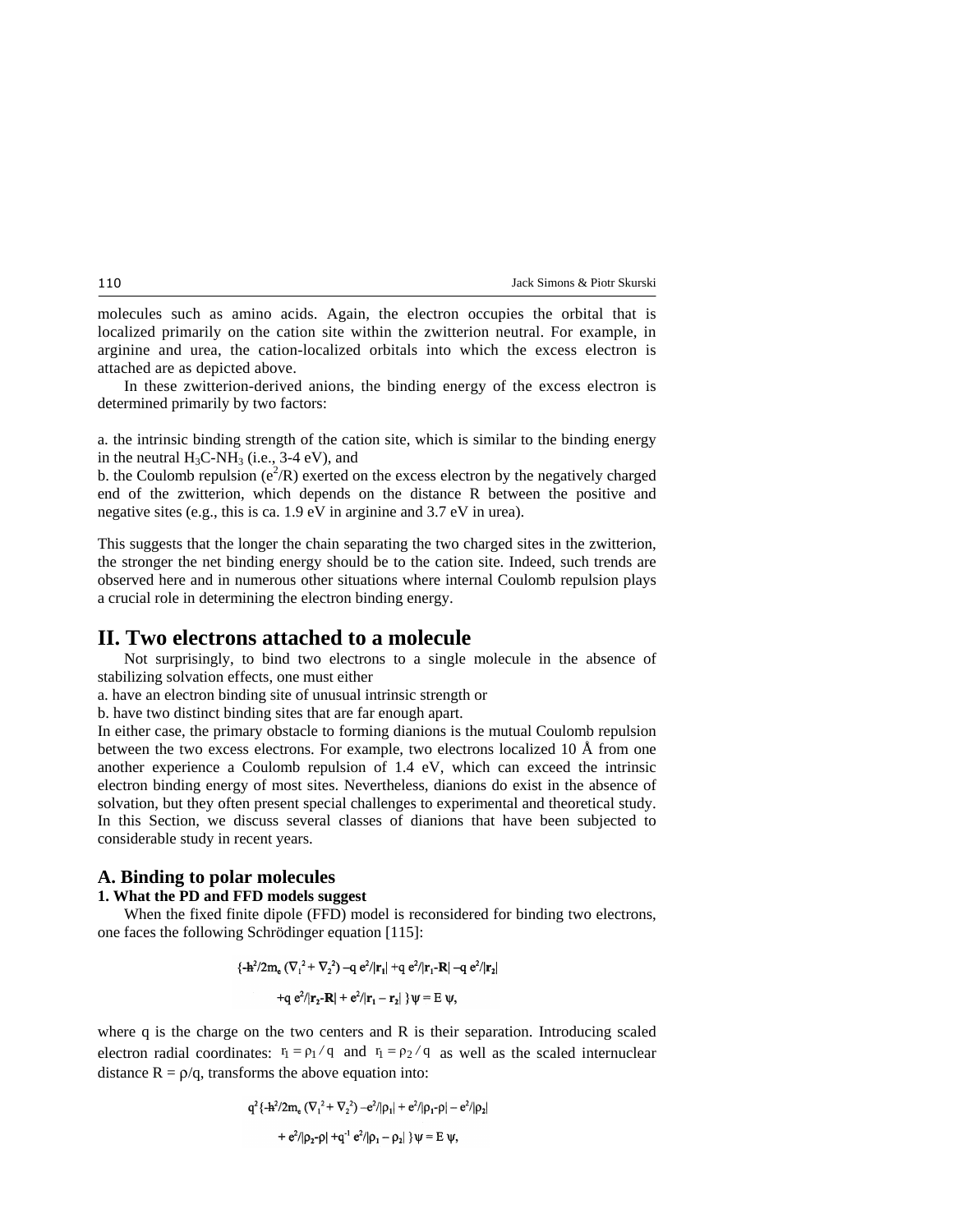where the radial derivatives in  $\nabla^2$  now refer to  $\rho_j$  derivatives. The Hamiltonian H on the left side of the above equation can be written as:

$$
H/q^{2} = h(1) + h(2) + q^{-1} e^{2}/|\rho_{1} - \rho_{2}|,
$$

where  $h(1)$  and  $h(2)$  are the FFD Hamiltonians for the two separate electrons:

$$
h(1) = -\frac{h^2}{2m_e} \nabla_1^2 - \frac{e^2}{|\rho_1|} + \frac{e^2}{|\rho_1|} \rho_1 - \rho_2,
$$
  

$$
h(2) = -\frac{h^2}{2m_e} \nabla_2^2 - \frac{e^2}{|\rho_2|} + \frac{e^2}{|\rho_2|} - \rho_2.
$$

In the limit,  $q \to \infty$ ,  $R \to 0$ , with  $qR = \rho$  finite,  $H/q^2$  becomes  $h(1) + h(2)$ , so the solutions to

$$
(\mathrm{H}/\mathrm{q}^2)\,\Psi = \varepsilon\,\Psi
$$

become, in this limit, antisymmetrized products (i.e., Slater determinants) of solutions of the one-electron FFD equation

$$
h \phi_i = \varepsilon_i \phi_i,
$$

multiplied by  $\alpha$  or  $\beta$  spin functions. The lowest-energy such solution would be of the form:

$$
\psi = |\phi_1 \alpha(\mathbf{r}_1) \phi_1 \beta(\mathbf{r}_2)|,
$$

with the vertical lines denoting the Slater determinant. The total energy of this groundstate solution of the two-electron FFD model in the large-q limit is given as the sum of the two energies of the one-electron FFD problem:

$$
E/q^2=2\epsilon_1.
$$

This shows that as the FFD model approaches the PD limit of large q and small R with fixed qR (n.b., qR is the dipole moment  $\mu$ ), the conditions needed for two electrons to barely bind to form the lowest-energy state are that  $\varepsilon_1$  be slightly negative. This is exactly the same condition needed for the one-electron PD model to critically bind. Hence, the critical dipole for binding two electrons to the PD is exactly the same as for binding one electron.

 In contrast to these findings for the PD model, numerical calculations [115,116] suggest that for the FFD model there is no unique critical  $\mu = q R$  value to achieve binding the second electron. Instead, for each q value, there is a critical  $\mu$  value, and there exists a rather strong dependence of  $\mu_{critical}$  on q as shown in the figure below.

Although it is difficult to glean from Fig. 6, the large-q limit for  $\mu_{critical}$  is indeed 1.625 D, as noted earlier. It turns out that there is another asymptote that arises in the FFD model; the minimum value of q for which a bound dianion exists. In this limit, one

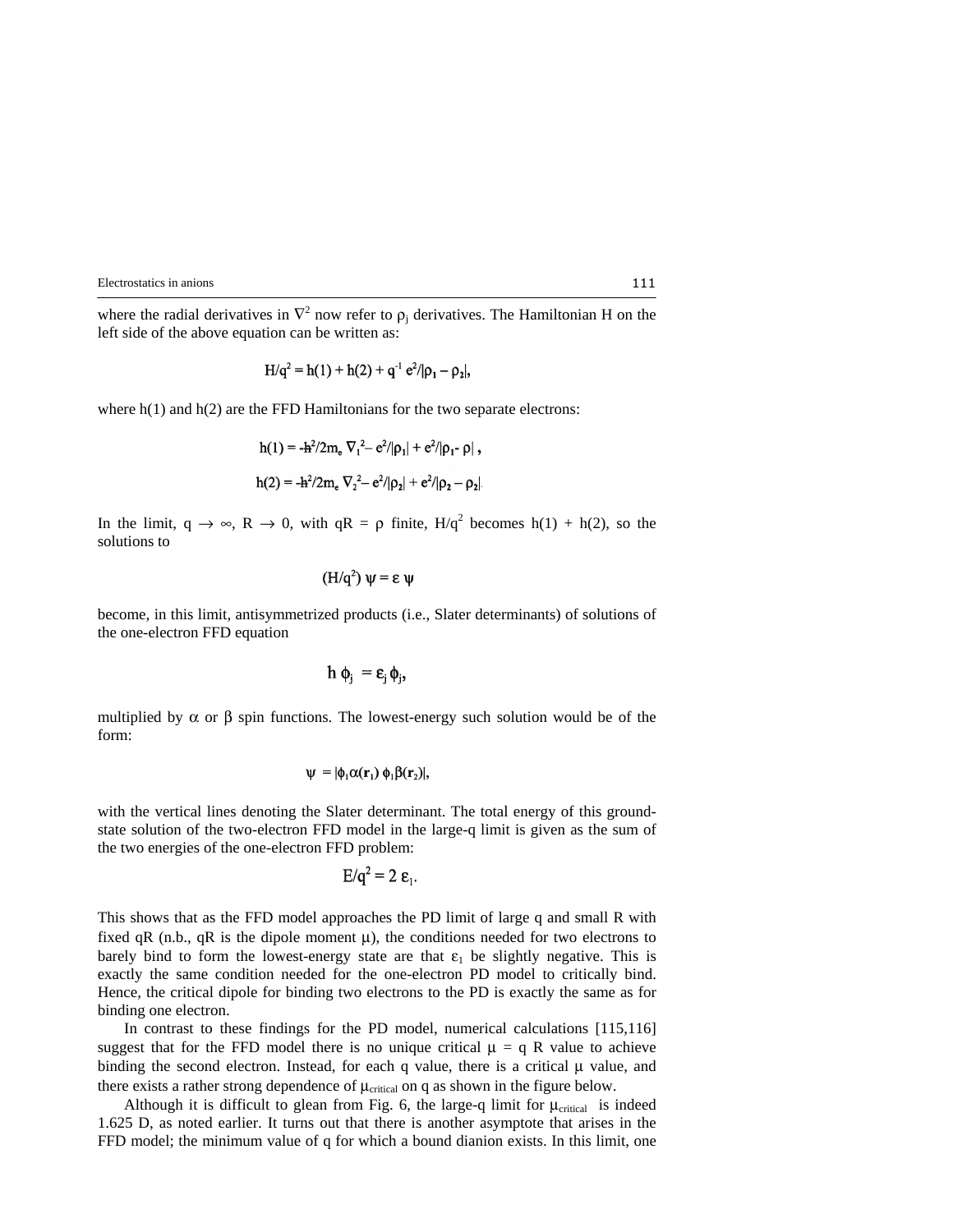

**Figure 6.** Plot of critical dipole moments for various q values for the FFD model.

has  $\mu_{critical} \rightarrow \infty$  as  $q \rightarrow 0.91$ . This means that the center with charge +0.91 can bind two electrons but only if the other center of charge -0.91 is infinitely far away (and, thus  $\mu = qR$  is infinite). For comparison, when  $q = 1.0$ , two electrons can be bound to the  $+q$  center (to form H) if the  $-q$ center is 19.19 Å distant (for which  $\mu$  = 92.17 D.

These examples introduce a concept that is important to appreciate when considering the stability of dianions- the role of Coulomb repulsion. It turns out that the critical distance  $R_c$ (and hence the critical dipole) for q values in the range  $0.91 < q < 2$  can be predicted by:

a. first computing the electron binding energy for the second electron attached to the  $+q$  center (this we call the intrinsic binding energy), and then

b. reducing this binding energy by the Coulomb repulsion energy  $e^2/R$  produced by the other center, where R is the distance to the -q center, and finally

c. determining for what value of R the intrinsic binding energy will be totally offset by the Coulomb repulsion (this value of R is  $R<sub>c</sub>$ ). As we will see later and as discussed in greater detail in the Chapter by Lai-Sheng Wang, competition between intrinsic binding and Coulomb repulsion plays a major role in determining the net stability of multiply charged anions. Recall that the Coulomb repulsion concept also was useful in understanding the binding energies obtained in the zwitterion anions discussed earlier.

#### **2. Real cases**

 To our knowledge, there have been no experimental observations of species that can be classified as dipole-bound dianions. Moreover, there has been only one theoretical prediction [117] of such a dianion, and the structure of this unusual species is shown below.

 In this dianion, the second electron is bound by ca. 0.8 eV and resides in the same orbital as does the first excess electron. The relatively large binding energy suggests that, once again, shorter-range attractive potentials also contribute to the binding energy. This, of course, is not surprising considering that the underlying molecule shown above



**Figure 7.** Structure of predicted dipole-bound dianion (left) and of the orbital (right) containing the two excess electrons. This orbital is localized on the Ca end of the molecule.

contains nominally a  $Ca^{+2}$  center. It is our hope that in the not-too-distant future, experiments will find such dianions formed by adding two excess electrons to a dipole-binding site.

# **B. Binding to two distant sites in a single molecule**

 As discussed above, when considering the possibility of binding two electrons to two distinct sites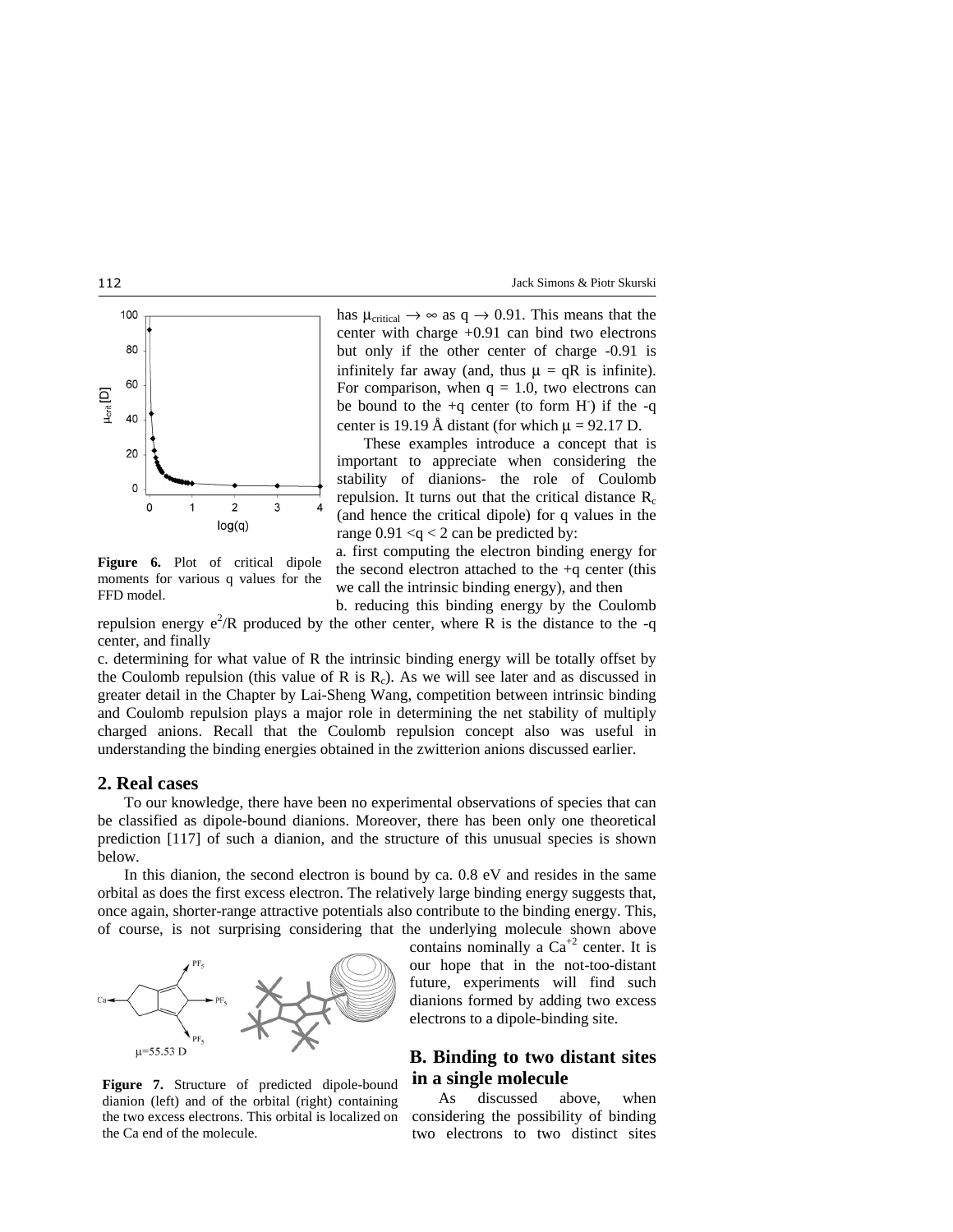(e.g., two orbitals localized far from one another) in a molecule, one must consider the mutual Coulomb repulsion energy between the two anion sites. An excellent illustration of this effect is presented in the photoelectron spectra of dicarboxylate dianions [118] taken in the Wang laboratory (about which one can read much more in Prof. Wang's Chapter). In these spectra (see below), mass-selected dianions are exposed to radiation having more than enough energy hν to detach one electron.

 The kinetic energy KE of the detached electrons is then subtracted from the photon energy to obtain the electron binding energy  $EB = hv - KE$ . These binding energies are determined for dicarboxylate dianions  $O_2C$ - $(CH_2)_n$ - $CO_2^-$  having various number of  $-CH<sub>2</sub>$ - units. In Fig. 8, the detachment energies of



**Figure 8.** Measured detachment energies of dicarboxylates having various (n)  $CH<sub>2</sub>$  units.

dianions  $O_2C$ -(CH<sub>2</sub>)<sub>n</sub>-CO<sub>2</sub> of varying length (the Coulomb repulsion is thought to cause the chain to adopt an all-trans geometry in the gas-phase) are plotted as a function of the inverse of the distance  $r_n$  between the two carboxylate centers. The linear slope is interpreted in terms of the intrinsic binding energy of a  $R-CO<sub>2</sub>$  anion (the y-axis intercept of ca. 3 eV) being lowered by the Coulomb repulsion  $e^2/r_n$ .

 This Coulomb model has proven to be very useful both in interpreting experimental data on such non-proximate dianions [118] and in theoretically predicting binding energies of dianions [119]. For example, we extended earlier studies of dipole binding to LiCN and (LiCN)<sub>n</sub> clusters to a model system [120] consisting of two (LiCN)<sub>2</sub> units oriented oppositely and separated by an H-C≡C-H "spacer": (LiCN), H-C≡C-H (NCLi)<sub>2</sub>. We knew that each (Li CN)<sub>2</sub> unit would bind an excess electron by 1.35 eV (at the Koopmans' theorem level), and we determined that

a. the  $(LicN)_2$  H-C≡C-H  $(NCLi)_2^{-1}$  anion has two nearly degenerate (gerade and ungerade) states that bind the electron by 1.3 eV, which is not surprising based on the above binding energy for  $(LiCN)_2$ ;

b. the  $(LicN)_2$  H-C≡C-H  $(NCLi)_2^{-2}$  binds its second electron by 0.8 eV.

 The 0.5 eV difference between the anion and dianion electron binding energy is consistent with a Coulomb repulsion of two negative charges 29 Å from one another. The distance between the two Li centers in the  $(LicN)_2$  H-C≡C-H  $(NCLi)_2^{-2}$  dianion is 26.2 Å. Clearly, the fact that the centroids of negative charge are displaced somewhat from the Li canters suggests that the Coulomb repulsion is the cause of the 0.5 eV reduction in binding energy when comparing the anion and dianion.

 Before closing this sub-section, it is useful to point out a distinction between dipole and quadrupole binding, and the  $(LicN)_2$  H-C≡C-H (NCLi)<sub>2</sub> system offers a good example. In this molecule, we have two oppositely directed highly polar  $(LicN)_2$  units. The entire  $(LiCN)_2$  H-C≡C-H (NCLi)<sub>2</sub> molecule has no dipole moment, so it is tempting

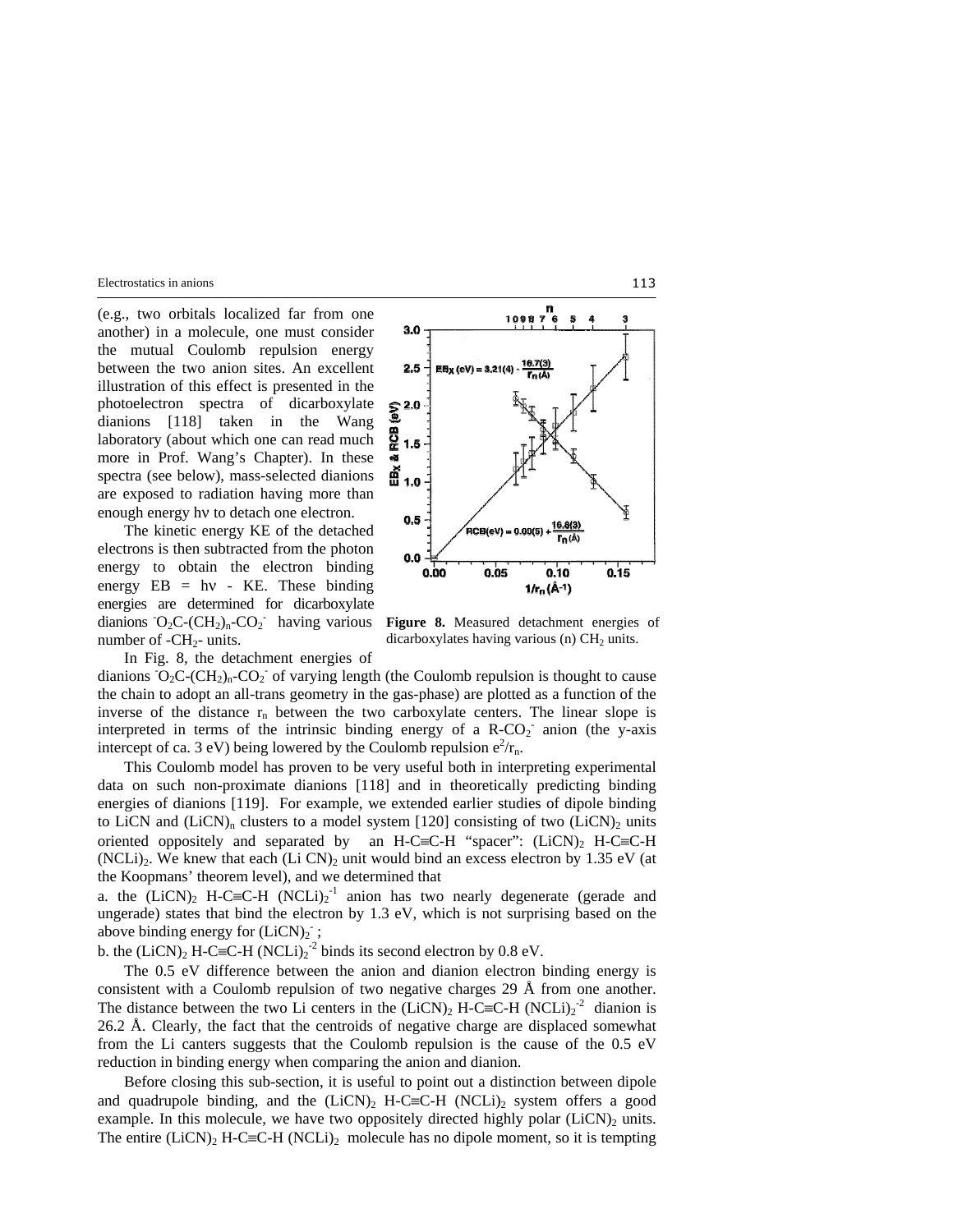

**Figure 9.** The σg and σu orbitals of  $(LiCN)_2$  H-C≡C-H  $(NCLi)_2$ .

to consider its anion a quadrupole-bound anion because the quadrupole moment is the lowest non-vanishing moment of its charge distribution. However, when the orbital into which an excess electron is examined for this case (see below), one sees that this orbital (actually, both the  $\sigma_{g}$  and  $\sigma_{u}$  orbitals show this behavior) has a radial extent that is small compared to the entire length of the molecule.

 Moreover, one finds two nearly degenerate (i.e., within  $4 \text{ cm}^{-1}$  [120]) such orbitals of  $\sigma_{g}$  and  $\sigma_{u}$  symmetry,

respectively. This means that the left- and right-localized orbitals  $L = 2^{-1/2} (\sigma_g + \sigma_u)$ and  $R = 2^{-1/2}$  ( $\sigma_g$  -  $\sigma_u$ ) are nearly exact and degenerate eigenstates. Hence, this system really consists of two very weakly interacting dipole-bound systems rather than a quadrupole-bound system.

 The lesson this example teaches is that it is important to ask whether an anion claimed to be bound by a moment of order n can more properly be viewed as being locally bound by moments of order  $n' < n$  that happen to cancel in the full molecule. As explained, the answer for  $(LicN)_2$  H-C≡C-H (NCLi)<sub>2</sub> is that the excess electron (s) are dipole-bound. However, in the  $(BeO)_2$  anion discussed earlier, the authors found a stable anion of  ${}^{2}A_{g}$  symmetry (see Fig. 3), but their attempts [110] to identify a corresponding state of  ${}^{2}B_{2u}$  symmetry showed that this state was not electronically stable. That is, the pair of g and u states are split by a very large amount. Hence, for (BeO)<sub>2</sub>, the facts that one does not obtain a nearly degenerate pair of anion states and that the excess electron's orbital extends throughout the entire molecule support calling this a quadrupole-bound anion rather than a dipole-bound anion.

### **C. Binding to proximate sites**

 Based on the discussion of Coulomb repulsion presented in earlier Sections, one might wonder if it is possible to form dianions in molecules where the two excess electrons reside in more proximate orbitals. Such systems include many ubiquitous species (e.g.,  $SO_4^{-2}$  and  $CO_3^{-2}$  [119, 121]) as well as more exotic systems [122, 123] (e.g., Te $F_8^2$  [124] and Mg $F_4^2$  [125, 126]).

Of course, if the two sites are too close, as they are in  $O_2^2$ , the Coulomb repulsion is too large to be offset by the intrinsic binding of each site. However, for the systems listed above and many others, the intrinsic bindings and Coulomb repulsions are close enough to balancing to make such species fascinating to study. Let us consider a few examples.

For tetrahedral MgF<sub>4</sub><sup>-2</sup> and square antiprism  $D_{4d}$  TeF<sub>8</sub><sup>-2</sup>, the intrinsic binding of the Fluorine ligands as well as the delocalization of the two excess electrons over four or eight equivalent sites, respectively, more than offsets the Coulomb repulsion  $e^2/R_{LL}$  $(R<sub>LL</sub>$  is the ligand-ligand distance). As a result, these dianions are electronically stable by ca. 5 eV and 3 eV, respectively; that is, they bind their second excess electrons by amounts comparable to or in excess of the binding energies of halogens.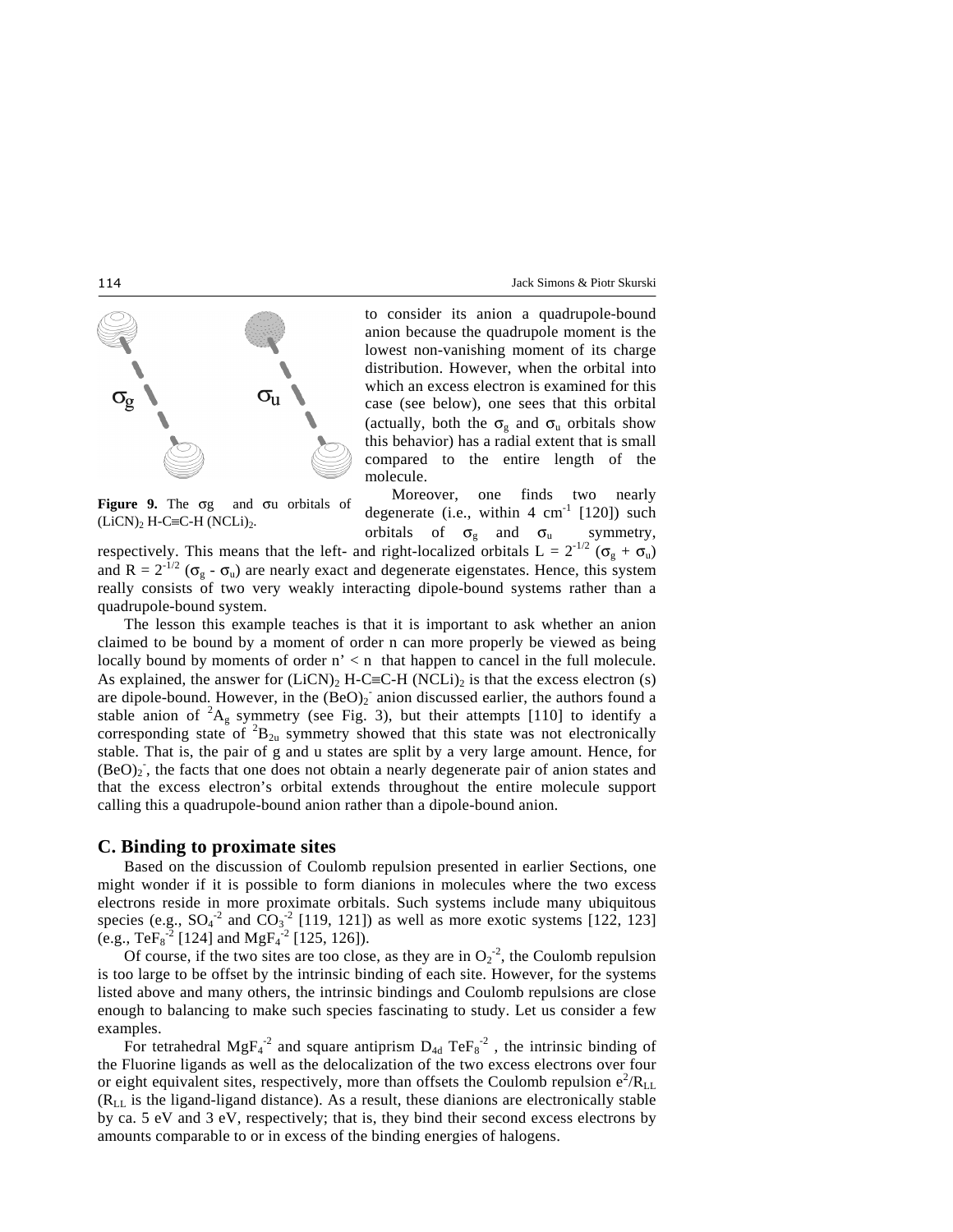In contrast, for  $SO_4^2$  and  $CO_3^2$ , the Coulomb repulsion more than offsets the intrinsic binding strengths of the Oxygen ligands, so these dianions turn out to be unstable with respect to electron loss. However, there is more to this interesting competition between Coulomb repulsion and intrinsic valence-range attraction that needs to be discussed.

 If one "constructs" any of the dianions mentioned above by bringing a second excess electron toward the corresponding mono-anion, one can imagine what potential this second electron would experience. Certainly, at long range, it would experience Coulomb repulsion caused by the mono-anion's negative charge. This repulsion would depend on the distance of the second excess electron from the site (s) where the mono-anion's excess charge is localized. Such long-range repulsive potentials are shown on the right-hand sides of the figure displayed below.

 As the second excess electron approaches closer, it eventually enters the region of space where the attractive valence-range potentials (e.g., near the Fluorine or Oxygen ligand orbitals) are strong. In such regions, the total potential

will be a sum of these short-range attractions and the Coulomb repulsions. If the former are strong enough, a deep attractive "well" will develop as shown in the top figure, and the dianion will be stable with respect to the monoanion plus a free electron. Such is the case for  $\text{TeFs}^{-2}$  and  $\text{MgFs}^{-2}$ .

On the other hand, as for  $SO_4^{-2}$ and  $CO_3^{\text{-2}}$ , if the valence-range attractions are not strong enough, the total potential can display a minimum (as in the lower part of Fig. 10) that lies above the monoanion plus free electron asymptote. In such cases, the dianion will not be stable, but can be metastable with a substantial lifetime. The lifetimes in such cases are determined by

a. the height and thickness of the barrier shown in Fig. 10 (the barriers, in turn, are determined by the maximum Coulomb repulsion), and

b. the energy at which the dianion state exists (determined by the intrinsic binding energy minus the Coulomb destabilization).

 The lifetimes of such metastable anions have been estimated [119] by



**Figure 10.** Effective potentials experienced by second excess electron when a stable (top) or metastable (bottom) dianion is formed.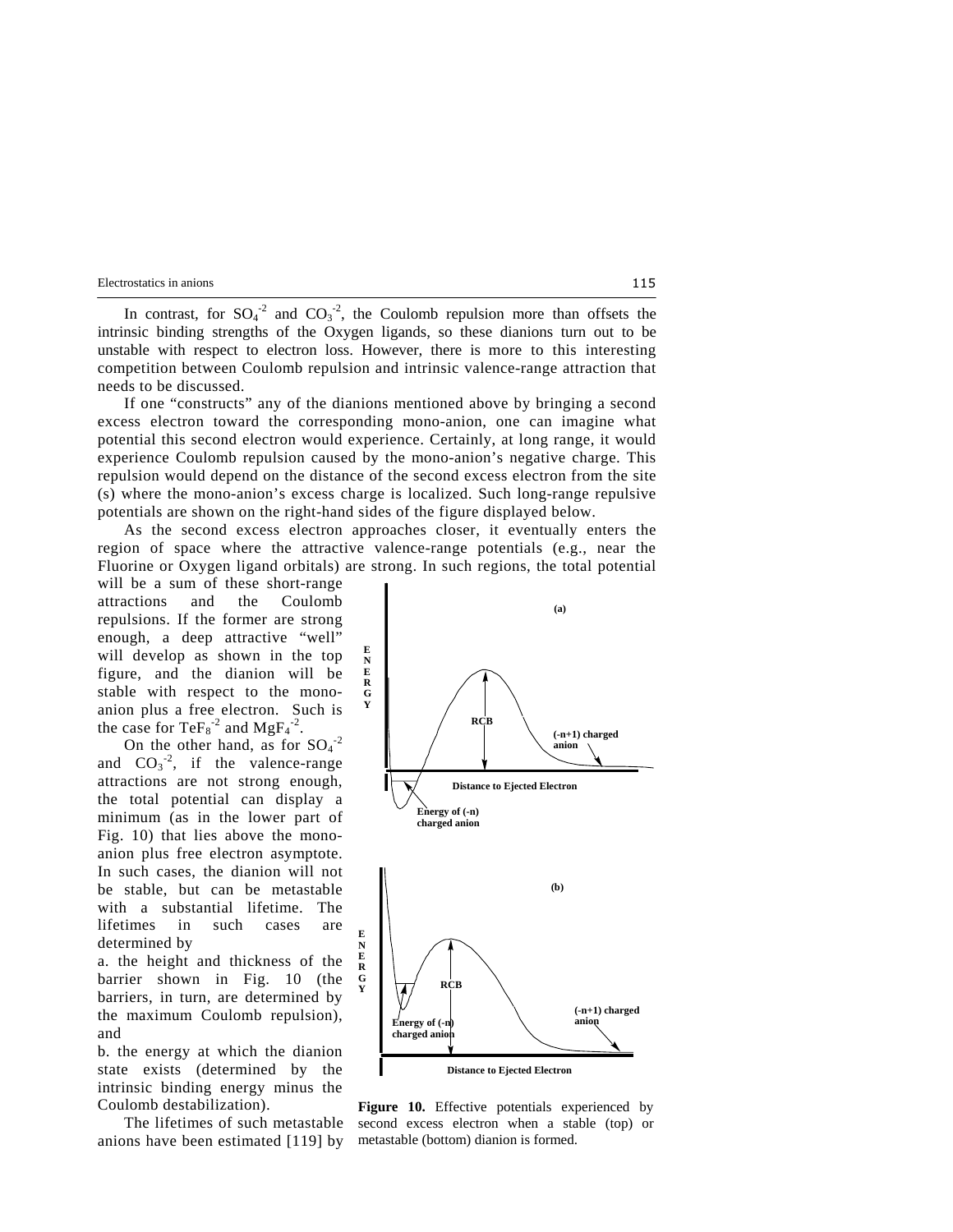Jack Simons & Piotr Skurski



plus a free electron, approximated as the intrinsic binding energy reduced by the ligandligand Coulomb repulsion  $e^{2}$ /R<sub>LL</sub>;

c. a straightforward quantum integral is used to compute the probability of escape via tunneling through the Coulomb barrier.

 When this kind of model is applied to  $SO_4^{\text{-}2}$  and  $CO_3^{\text{-}2}$ , the dianions are predicted to be unstable by 0.75 and 1.50 eV and to have lifetimes of  $2.7 \times 10^{-8}$ and  $1.3 \times 10^{-11}$  s<sup>-1</sup>, respectively.



**Figure 11.** Simple Coulomb barrier model potential in terms of  $R_{LL}$ , the ligand-ligand distance and the intrinsic binding energy.

# **Concluding remarks**

 In this Chapter, we have attempted to survey several families of anions and dianions whose existence as stable or metastable species depends on one or more of various electrostatic potentials. Included in our treatment have been:

- a. dipole-bound anions
- b. quadrupole-bound anions
- c. double-Rydberg anions and zwitterion anions
- d. dipole-bound dianions
- e. dianions formed by valence or dipole binding at distant sites.

f. stable and metastable dianions formed by attaching electrons to proximate sites.

 It is, of course, possible to imagine anions and dianions formed by combining the above "building blocks" to form clusters. As noted earlier, this has provided an active area of research when two or more molecules with large dipole moments are combined to form such clusters (e.g.,  $(HF)_{n}$ ,  $(H_2O)_{n}$ , etc.). In the limit of a large number of molecules clustered together, one approaches what could be considered a solvated-electron situation. We have chosen, in this Chapter, to not extend our discussion in these directions, but to limit our treatment to the fundamental building blocks that arise when electrostatic effects play dominant roles in electron binding.

 Many of the other Chapters in this book deal with some of the same families of anions that we discuss. The entire science of anion chemistry is a rapidly growing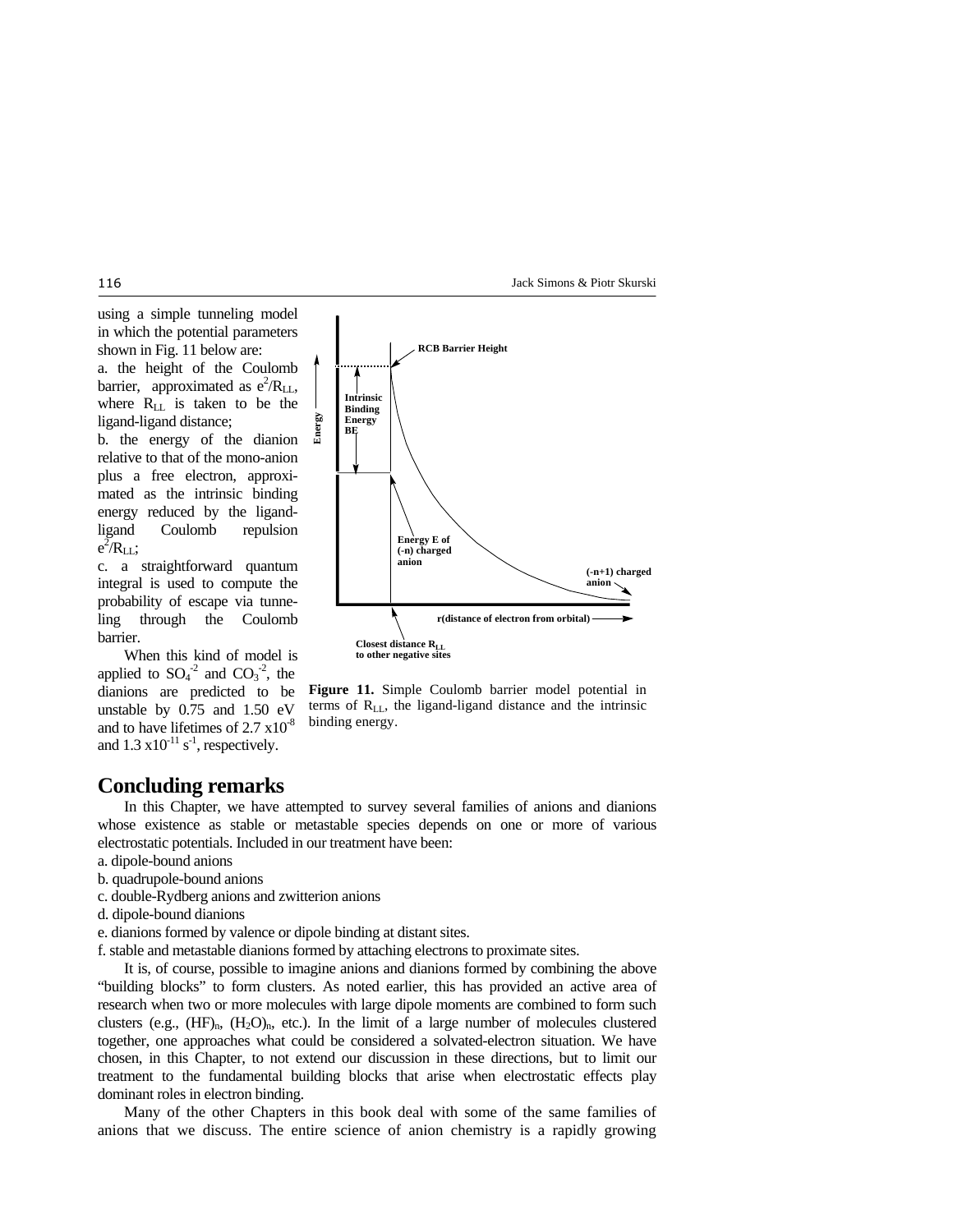discipline that we believe will continue to attract active attention from both experimental and theoretical groups.

### **References**

- 1. J. Kalcher and A. F. Sax, Chem. Rev. **94**, 2291 (1994).
- 2. J. Kalcher, Ann. Reports, Sec. C, Royal Soc. of Chem. **93**, 147-186 (1996).
- 3. J. Simons and K. D. Jordan, Chem. Rev. **87**, 535 (1987).
- 4. K. D. Jordan, Acc. Chem. Res. **12**, 36 (1979).
- 5. M. Gutowski and P. Skurski, Recent Res. Dev. Phys. Chem. **3**, 245 (1999).
- 6. R. N. Compton, in Negative Ions, V. A. Esaulov, Ed., Cambridge Univ. Press, London (1995).
- 7. M. K. Scheller, R. N. Compton, and L. S. Cederbaum, Science, **270** 1160-1166 (1995).
- 8. J. Simons and M. Gutowski, Chem. Rev. **91**, 669 (1991).
- 9. E. Fermi, E. Teller, Phys. Rev., 1947, **72**, 399.
- 10. A.S. Wightman, Phys. Rev., 1950, **77**, 521.
- 11. O.H. Crawford, Proc. Roy. Soc. (London) **91**, 279-284 (1967).
- 12. O.H. Crawford and A. Dalgarno, Chem. Phys. Lett. **1**, 23 (1967).
- 13. W.B. Brown and R.E. Roberts, J. Chem. Phys. **46**, 2006 (1967).
- 14. J. E. Turner, Am. J. Physics, **45**, 758-766 (1977).
- 15. J. E. Turner, V. E. Anderson, and K. Fox, Phys. Rev. **174**, 81 (1968).
- 16. K.D. Jordan, W. Luken, J. Chem. Phys., 1976, **64**, 2760.
- 17. H. Abdoul-Carime, Y. Bouteiller, C. Defrancois, L. Philippe, and J. P. Schermann, Acta Chemica Scandanavia, **51**, 145 (1997); H. Abdoul-Carime and C. Defrancois, Eur. Phys. J. D. **2**, 149 (1998).
- 18. M. Gutowski, K.D. Jordan, and P. Skurski, J. Phys. Chem. A **102**, 2624-2633 (1998).
- 19. C. Desfrançois, Phys. Rev. A **51**, 3667-3675 (1995).
- 20. K. D. Jordan, K. M. Griffing, J. Kenney, E. L. Andersen and J. Simons, J. Chem. Phys. **64**, 4730-4740 (1976).
- 21. K.D. Jordan and J.J. Wendoloski, Chem. Phys. **21**, 145-154 (1977).
- 22. Y. Yoshioka and K.D. Jordan, J. Chem. Phys. **73**, 5899-5900 (1980).
- 23. M. Gutowski, P. Skurski, A.I. Boldyrev, J. Simons, K.D. Jordan, Phys. Rev. A, 1996, **54**, 1906
- 24. M. Gutowski, P. Skurski, J. Simons, and K.D. Jordan, Int. J. Quantum Chem. **64**, 183-191 (1997).
- 25. L. Adamowicz and E.A. McCullough, Chem. Phys. Lett. **107**, 72-76 (1984).
- 26. L. Adamowicz and E.A. McCullough, Jr., J. Phys. Chem. **88**, 2045-2048 (1984).
- 27. L. Adamowicz and R.J. Bartlett, Jr., J. Chem. Phys. **83**, 6268-6274 (1985).
- 28. L. Adamowicz and R.J. Bartlett Chem. Phys. Lett. **129**, 159-164 (1986).
- 29. L. Adamowicz and R.J. Bartlett, J. Chem. Phys. **88**, 313-316 (1988).
- 30 L. Adamowicz, J. Chem. Phys. **91**, 7787-7790 (1989).
- 31 G.L. Gutsev and L. Adamowicz, Chem. Phys. Lett. **246**, 245-250 (1995).
- 32. N.A. Oyler and L. Adamowicz, J. Phys. Chem. **97**, 11122-11123 (1993).
- 33. N.A. Oyler and L. Adamowicz, Chem. Phys. Lett. **219**, 223-227 (1994).
- 34. G.H. Roehrig, N.A. Oyler, and L. Adamowicz, Chem. Phys. Lett. **225**, 265-272 (1994).
- 35. G.H. Roehrig, N.A. Oyler, and L. Adamowicz, J. Phys. Chem. **99**, 14285-14289 (1995).
- 36. G.L. Gutsev, A.L. Sobolewski, and L. Adamowicz, Chem. Phys. **196**, 1-11 (1995).
- 37. J. Smets, W.J. McCarthy, and L. Adamowicz, J. Phys. Chem. **100**, 14655-14660 (1996).
- 38. J. Smets, W.J. McCarthy, and L. Adamowicz, Chem. Phys. Lett. **256**, 360-369 (1996).
- 39. J. Smets, D.M.A. Smith, Y. Elkadi, and L. Adamowicz, J. Phys. Chem. A **101**, 9152-9156 (1997).
- 40. J. Smets, D.M.A. Smith, Y. Elkadi, and L. Adamowicz, Pol. J. Chem. **72**, 1615-1623 (1998).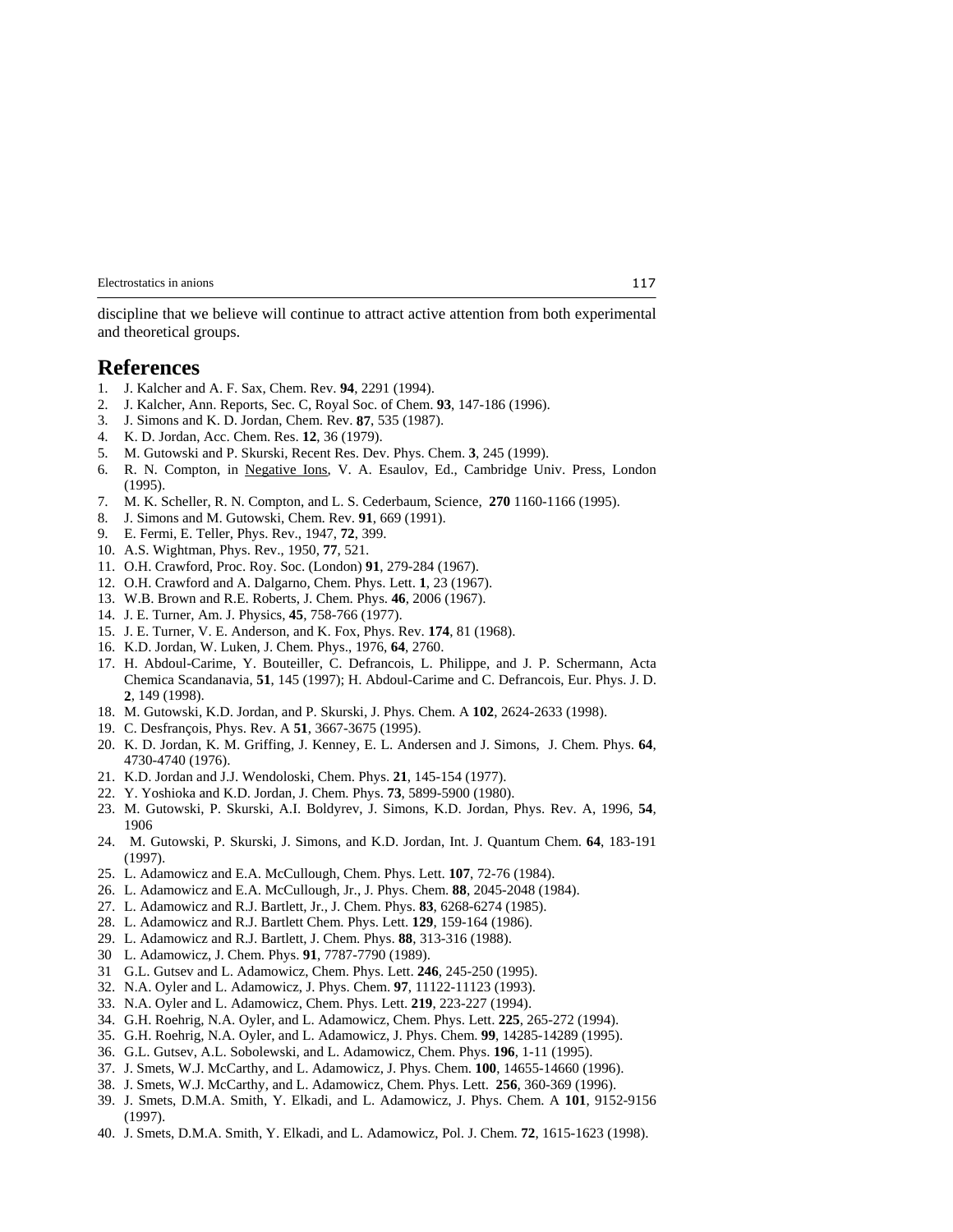- 41. D.M.A. Smith, J. Smets, Y. Elkadi, and L. Adamowicz, J. Phys. Chem. A **101**, 8123-8127 (1997).
- 42. Y. Elkadi and L. Adamowicz, Chem. Phys. Lett. **261**, 507-514 (1996).
- 43. D.M. Chipman, J. Phys. Chem. **83**, 1657-1662 (1979).
- 44. G.L. Gutsev, M. Nooijen, and R.J. Bartlett, Chem. Phys. Lett. **267**, 13-19 (1997).
- 45. G.L. Gutsev, M. Nooijen, and R.J. Bartlett, Phys. Rev. A **57**, 1646-1651 (1998).
- 46. G.L. Gutsev and R.J. Bartlett, J. Chem. Phys. **105**, 8785-8792 (1996).
- 47. M. Gutowski and P. Skurski, J. Chem. Phys. **107**, 2968-2973 (1997).
- 48. M. Gutowski and P. Skurski, J. Phys. Chem. B **101**, 9143-9146 (1997).
- 49. P. Skurski and M. Gutowski, J. Chem. Phys. **108**, 6303-6311 (1998).
- 50. M. Gutowski and P. Skurski, Chem. Phys. Lett. **300**, 331 (1999).
- 51. P. Skurski and M. Gutowski, J. Chem. Phys. **111**, 3004 (1999).
- 52. M. Gutowski, P. Skurski, and J. Simons, J. Am. Chem. Soc. **122**, 10159 (2000).
- 53. R. Barrios, P. Skurski, J. Rak, and M. Gutowski J. Chem. Phys. **113**, 8961 (2000).
- 54. P. Skurski, M. Gutowski, and J. Simons, J. Chem. Phys. **114**, 7443 (2001).
- 55. J. Rak, P. Skurski, and M. Gutowski, J. Chem. Phys. **114**, 10673 (2001).
- 56. Y. Boutellier, C. Desfrançois, H. Abdoul-Carime, and J.P. Schermann, J. Chem. Phys. **105**, 6420-6425 (1996).
- 57. H. Abdoul-Carime and C. Desfrançois, Eur. Phys. J. D **2**, 149-156 (1998).
- 58. P. Skurski, M. Gutowski, and J. Simons, J. Chem. Phys. **110**, 274-280 (1999).
- 59. P. Skurski, M. Gutowski, and J. Simons, J. Phys. Chem. A **103**, 625-631 (1999.
- 60. A.H. Zimmerman and J.I. Brauman, J. Chem. Phys. **66**, 5823-5825 (1977).
- 61. R.L. Jackson, A.H. Zimmerman, and J.I. Brauman, J. Chem. Phys. **71**, 2088-2094 (1979).
- 62. R.L. Jackson, P.C. Hiberty, and J.I. Brauman, J. Chem. Phys. **74**, 3705-3712 (1981).
- 63. J. Marks, P.B. Comita, and J.I. Brauman, J. Am. Chem. Soc. **107**, 3718-3719 (1985).
- 64. J. Marks, D.M. Wetzel, P.B. Comita, and J.I. Brauman, J. Chem. Phys. **84**, 5284-5289 (1986).
- 65. D.M. Wetzel and J.I. Brauman, J. Chem. Phys. **90**, 68-73 (1989).
- 66. E.A. Brinkman, S. Berger, J. Marks, and J.I. Brauman, J. Chem. Phys. **99**, 7586-7594 (1993).
- 67. B.C. Romer and J.I. Brauman, J. Am. Chem. Soc. **119**, 2054-2055 (1997).
- 68. R.D. Mead, K.R. Lykke, W.C. Lineberger, J. Marks, and J.I. Brauman, J. Chem. Phys. **81**, 4883-4892 (1984).
- 69. T. Andersen, K.R. Lykke, D.M. Neumark, and W.C. Lineberger, J. Chem. Phys. **86**, 1858- 1867 (1987).
- 70. K.R. Lykke, D.M. Newmark, T. Andersen, V.J. Trapa, and W.C. Lineberger, J. Chem. Phys. **87**, 6842-6853 (1987).
- 71. J. Marks, J.I. Brauman, R.D. Mead, K.R. Lykke, and W.C. Lineberger, J. Chem. Phys. **88**, 6785-6792 (1988).
- 72. A.S. Mullin, K.K. Murray, C.P. Schultz, D.M. Szaflarski, and W.C. Lineberger, Chem. Phys. **166**, 207-213 (1992).
- 73. A.S. Mullin, K.K. Murray, C.P. Schultz, and W.C. Lineberger, J. Phys. Chem. **97**, 10281- 10286 (1993).
- 74. K. Yokoyama, G.W. Leach, J.B. Kim, and W.C. Lineberger, J. Chem. Phys. **105**, 10696- 10705 (1996).
- 75. K. Yokoyama, G.W. Leach, J.B. Kim, W.C. Lineberger, A.I. Boldyrev, and M. Gutowski, J. Chem. Phys. **105**, 10706-10718 (1996).
- 76. C. Desfrançois, N. Khelifa, A. Lisfi, J.P. Schermann, J.G. Eaton, and K.H. Bowen, J. Chem. Phys. **95**, 7760-7762 (1991).
- 77. C. Desfrançois, B. Baillon, J.P. Schermann, S.T. Arnold, J.H. Hendricks, and K.H. Bowen, Phys. Rev. Lett. **72**, 48-51 (1994).
- 78. C. Desfrançois, H. Abdoul-Carime, C. Adjouri, N. Khelifa, and J.P. Schermann, Europhys. Lett. **26**, 25-30 (1994).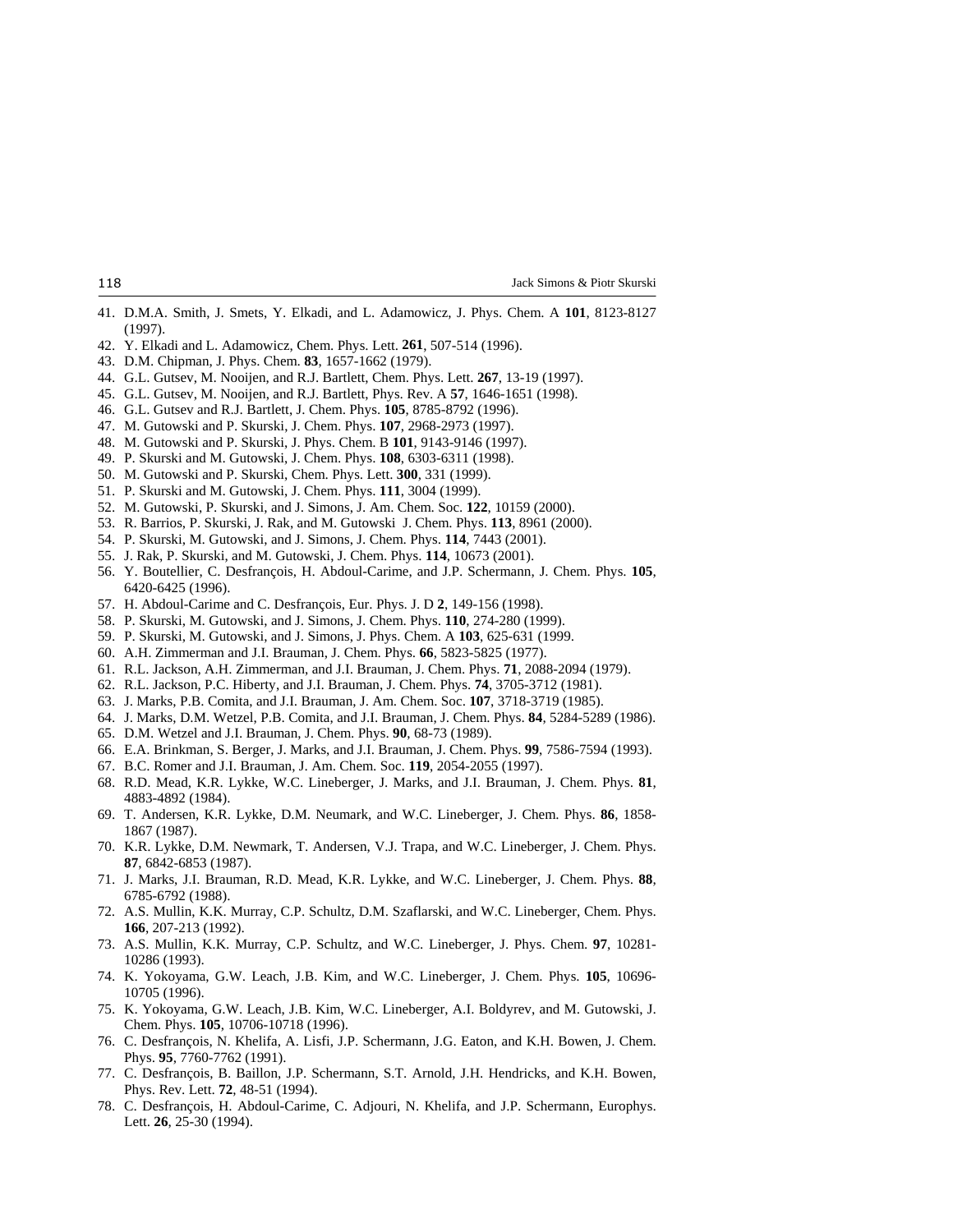- 79. C. Desfrançois, H. Abdoul-Carime, N. Khelifa, J.P. Schermann, V. Brenner, and P. Millie, J. Chem. Phys. **102**, 4952-4964 (1995).
- 80. C. Desfrançois, H. Abdoul-Carime, C.P. Schulz, and J.P. Schermann, Science **269**, 1707-1709 (1995).
- 81. C. Desfrançois, Phys. Rev. A **51**, 3667-3675 (1995).
- 82. C. Desfrançois, H. Abdoul-Carime, and J.P. Schermann, J. Chem. Phys. **104**, 7792-7794 (1996).
- 83. R.N. Compton, H.S. Carman, Jr., C. Desfrançois, H. Abdoul-Carime, J.P. Schermann, J.H. Hendricks, S.A. Lyapustina, and K.H. Bowen, J. Chem. Phys. **105**, 3472-3478 (1996).
- 84. C. Desfrançois, H. Abdoul-Carime, and J.P. Schermann, Int. J. Mod. Phys. B **10**, 1339-1395 (1996).
- 85. H. Abdoul-Carime, A. Wakisaka, Y. Bouteiller, C. Desfrançois, and J.P. Schermann, Z. Phys. D **40**, 55-61 (1997).
- 86. H. Abdoul-Carime, W. Wakisaka, J. Flugge, H. Takeo, V. Periquet, J.P. Schermann, and C. Desfrançois, J. Chem. Soc. Faraday Trans. **93**, 4289-4293 (1997).
- 87. C. Desfrançois, V. Periquet, Y. Boutellier, and J.P. Schermann, J. Phys. Chem. A **102**, 1274- 1278 (1998).
- 88. C. Desfrançois, V. Periquet, C. Carles, J.P. Schermann, and L. Adamowicz, Chem. Phys. **23**9, 475-483 (1998).
- 89. C.E.H. Dessent, C.G. Bailey, and M.A. Johnson, J. Chem. Phys. **103**, 2006-2015 (1995).
- 90. J.A.D. Stockdale, F.J. Davis, R.N. Compton, and C.E. Klots, J. Chem. Phys. **60**, 4279-4285 (1974).
- 91. R.N. Compton, P.W. Reinhardt, and C.D. Cooper, J. Chem. Phys., **68**, 4360-4367 (1978).
- 92. J.V. Coe, G.H. Lee, J.G. Eaton, S.T. Arnold, H.W. Sarkas, and K.H. Bowen, Jr., J. Chem. Phys. **92**, 3980-3982 (1990).
- 93. J. H. Hendricks, H.L. de Clercq, S.A. Lyapustina, C.A. Fancher, T.P. Lippa, J.M. Collins, S.T. Arnold, G.H. Lee, and K.H. Bowen, in Proceedings of the Yamada Conference No. XLIII, May 1995, Structure and Dynamics of Clusters, Universal Academy Press: Tokyo, 1995.
- 94. J. H. Hendricks, S.A. Lyapustina, H.L. de Clercq, J.T. Snodgrass, and K.H. Bowen, Jr., J. Chem. Phys. **104**, 7788-7791 (1996).
- 95. A.W. Castelman, Jr., and K.H. Bowen, Jr., J. Phys. Chem. **100**, 12911-12944 (1996).
- 96. J.H. Hendricks, H.L. de Clercq, S.A. Lyapustina, and K.H. Bowen, Jr., J. Chem. Phys. **107**, 2962-2967 (1997).
- 97. C.E.H. Dessent, C.G. Bailey, and M.A. Johnson, J. Chem. Phys. **103**, 2006-2015 (1995).
- 98. C.E.H. Dessent, J. Kim, and M.A. Johnson J. Phys. Chem. **100**, 12-14 (1996).
- 99. D. Serxner, C.E.H. Dessent, and M.A. Johnson, J. Chem. Phys. **105**, 7231-1234 (1996).
- 100. C.E.H. Dessent, J. Kim, and M.A. Johnson, Acc. Chem. Res. **31**, 527-534 (1998).
- 101. C.G. Bailey, C.E.H. Dessent, M.A. Johnson, and K.H. Bowen, Jr., J. Chem. Phys. **104**, 6976- 6983 (1996).
- 102. This molecule also has a valence-bound anion in addition to the dipole-bound state we refer to here.
- 103. P. Skurski, M. Gutowski, and J. Simons, Int. J. Quantum Chem. **80**, 1024 (2000).
- 104. F. Wang and K. D. Jordan, J. Chem. Phys. **114**, 10717 (2001).
- 105. O. H. Crawford and W. R. Garrett, J. Chem. Phys. **66**, 4968 (1977). In this paper, the authors examine a rotating FFD model and determine how large\_must be to effect electron binding for various rotational constants (i.e., various moments of inertia).
- 106. J.V. Coe, G.H. Lee, J.G. Eaton, S.T. Arnold, H.W. Sarkas, and K.H. Bowen, Jr., J. Chem. Phys. **92**, 3980-3982 (1990);
- 107. L. D. Landau and E. M. Lifschitz, Quantum Mechanics(2<sup>nd</sup> Ed.), Pergamon Press, Oxford, England (1965).